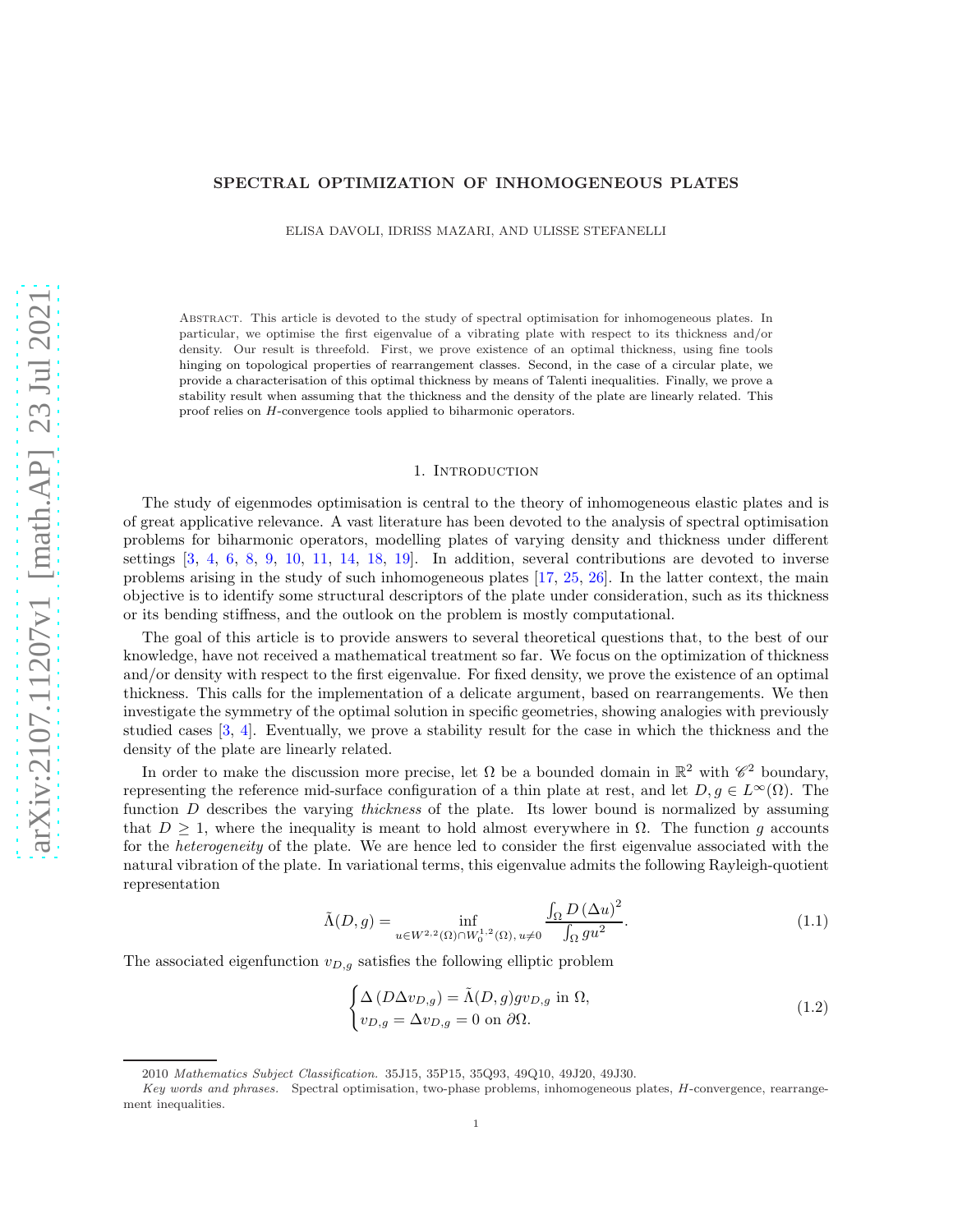The most general formulation of the optimisation problem under consideration, covering questions from [\[3,](#page-14-0) [4,](#page-14-1) [6,](#page-14-2) [14,](#page-14-7) [18,](#page-14-8) [19\]](#page-15-0), is the study of the qualitative properties of solutions to the minimisation problem

<span id="page-1-4"></span><span id="page-1-0"></span>
$$
\inf_{D,g} \tilde{\Lambda}(D,g). \tag{1.3}
$$

From the modeling viewpoint, the reference application consists in reinforcing the plate locally by adding a layer of material, hence increasing the thickness, or by combining two materials, hence increasing the density. These cases translate in the choice

$$
D = 1 + \beta_0 \mathbb{1}_{\omega}, \, g = 1 + \delta_0 \mathbb{1}_{\omega'} \tag{1.4}
$$

for two measurable subsets  $\omega$ ,  $\omega'$  on which we can act, where 1 is the corresponding characteristic function. This in turn leads to considering  $L^{\infty}$  and  $L^{1}$  constraints on D and g. We hence introduce the following admissible classes for thickness and heterogeneity, where  $\beta_0$ ,  $\delta_0$ ,  $D_0$ ,  $g_0$  are fixed positive parameters:

$$
\mathcal{N}(\Omega) := \left\{ D \in L^{\infty}(\Omega) \; : \; 1 \le D \le 1 + \beta_0, \int_{\Omega} D = D_0 \right\},\tag{1.5}
$$

$$
\mathcal{N}'(\Omega) := \left\{ g \in L^{\infty}(\Omega) : 1 \le g \le 1 + \delta_0, \int_{\Omega} g = g_0 \right\}.
$$
\n(1.6)

The main minimization problem  $(1.3)$  is then specified as follows

<span id="page-1-1"></span>
$$
\inf_{D \in \mathcal{N}(\Omega), \, g \in \mathcal{N}'(\Omega)} \tilde{\Lambda}(D, g). \tag{1.7}
$$

Let us start by removing a difficulty related to the definition of the eigenvalue, which is that the potential term  $\Lambda(D, g)gv_{D,g}$  in [\(1.2\)](#page-0-0) appears in a multiplicative form. As it is customary in eigenvalue optimisation, arguing as in  $[13,$  Theorem 13] we reformulate the problem by referring to the *density* (excess)  $\rho$  of the plate instead of its heterogeneity. In particular, we introduce the class of admissible densities

<span id="page-1-5"></span>
$$
\mathcal{M}(\Omega) := \left\{ \rho \in L^{\infty}(\Omega) \ : \ 0 \le \rho \le 1, \int_{\Omega} \rho = \rho_0 \right\}
$$
 (1.8)

and, for  $D \in \mathcal{N}(\Omega)$ , we define the first eigenvalue

<span id="page-1-3"></span>
$$
\Lambda(D,\rho) := \inf_{u \in W^{2,2}(\Omega) \cap W_0^{1,2}(\Omega), u \neq 0} \frac{\int_{\Omega} D(\Delta u)^2 - \int_{\Omega} \rho u^2}{\int_{\Omega} u^2}.
$$
\n(1.9)

Up to a scaling factor, proceeding along the lines of  $[13,$  Theorem 13, solving  $(1.7)$  is equivalent to finding solutions to

<span id="page-1-2"></span>
$$
\inf_{D \in \mathcal{N}(\Omega), \,\rho \in \mathcal{M}(\Omega)} \Lambda(D,\rho). \tag{1.10}
$$

We prefer to work with formulation [\(1.10\)](#page-1-2), for the normalization term  $\int_{\Omega} u^2 = 1$  in the denominator in  $(1.9)$  is independent of  $\rho$  (compare with  $(1.1)$ ).

Most contributions on the minimization problem  $(1.10)$  focus on the case of fixed thickness  $D \equiv 1$ and the optimisation is carried out with respect to  $\rho$  only, either under Navier boundary conditions, or under clamped boundary conditions, see for instance [\[3,](#page-14-0) [4,](#page-14-1) [18\]](#page-14-8). In these contributions, rearrangements arguments and Talenti inequalities are used in order to derive Faber-Krahn-like inequalities, delivering information on the geometry of minimizers. On the other hand, the optimisation of the thickness  $D$  is mostly treated numerically [\[6,](#page-14-2) [17,](#page-14-9) [25,](#page-15-1) [26\]](#page-15-2) and the existence of a minimizer  $D^*$  is usually not ascertained, to the best of our knowledge. Let us stress that existence in this setting can be quite delicate to obtain. As a matter of comparison, let us recall that in the somehow related case of optimisation of the first eigenvalue of two-phases operators  $-\nabla \cdot (D\nabla)$  under the constraint  $D \in \mathcal{N}(\Omega)$ , it is well-known [\[29,](#page-15-3) [12\]](#page-14-11) that no solution exists if  $\Omega$  is not a ball.

The first main result of the paper is hence an existence proof for an optimal thickness  $D^*$  for  $(1.10)$ , under fixed  $\rho \equiv 0$ . In particular, setting  $\mu(D) := \Lambda(D, 0)$ , we investigate the minimisation problem inf  $\mu(D)$ . We prove in Theorem [2.1](#page-2-0) that, in any domain  $\Omega$ , a minimiser exists. Note that it is in sharp contrast with several other models involving heterogeneity in the leading term of the underlying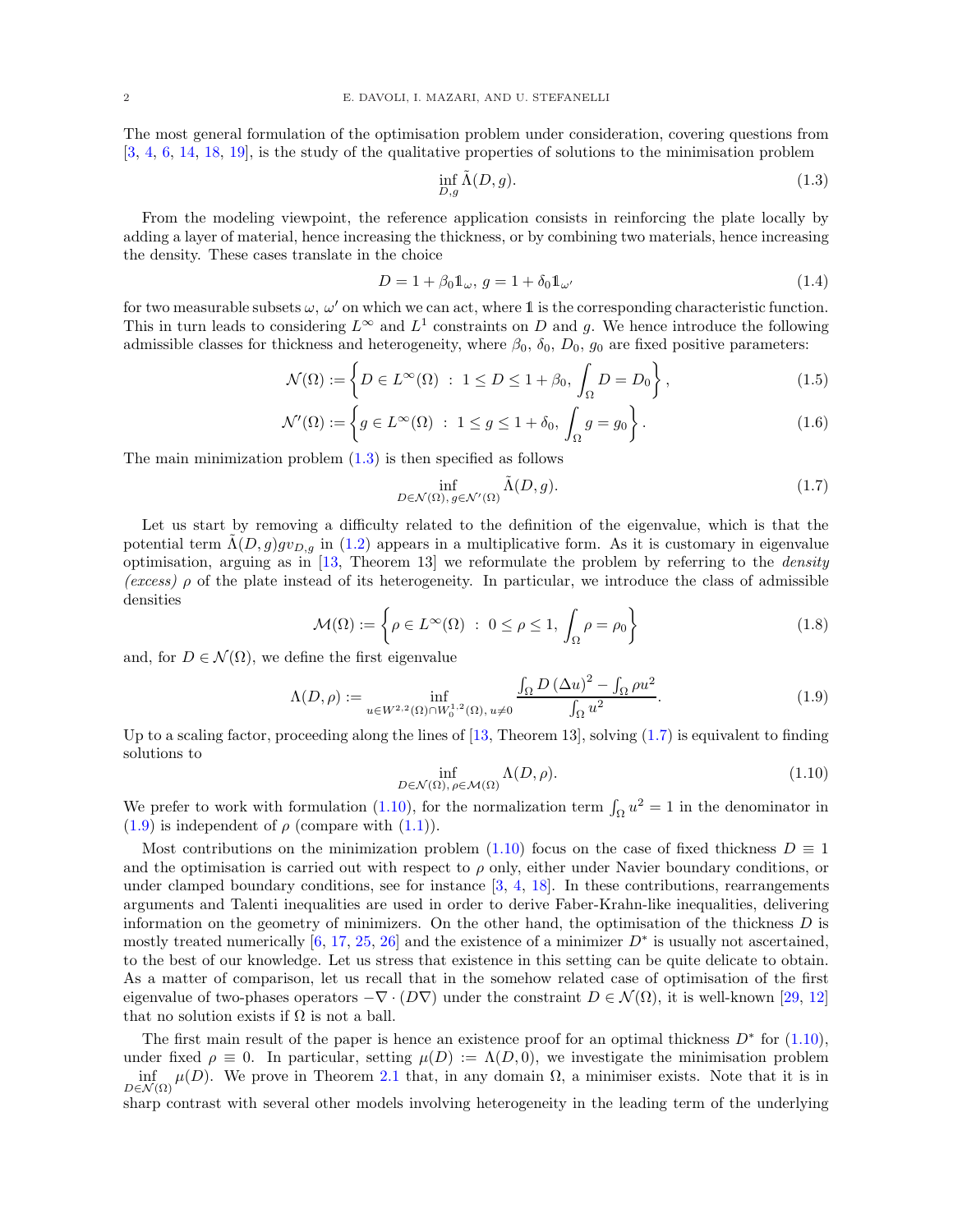elliptic operator (such as classical two-phases operators), where existence strongly depends on the choice of the ambient space  $\Omega$ . The proof of Theorem [2.1](#page-2-0) relies on delicate topological properties of constraint classes defined through rearrangements and we will make use of some related results from [\[2,](#page-14-12) [15\]](#page-14-13).

Our second main result, Theorem [2.2,](#page-3-0) focuses on the case when  $\Omega$  is a ball. In this case, we are able to characterise the optimal thickness  $D^*$  as being piecewise constant and radially symmetric. The argument is in the spirit of  $[4, 3]$  $[4, 3]$ . In particular, we use Talenti inequalities in combination with rearrangement arguments.

In our last main result, Theorem [2.3,](#page-4-0) we investigate the case of coupled thickness and density. For simplicity, we focus on the case of a linear relation between these two quantities, namely,  $D = 1 + \alpha \rho$ for a small parameter  $\alpha > 0$ . Albeit linear, this case already proves very challenging. By defining  $\lambda_{\alpha}(\rho) := \Lambda(1+\alpha\rho, \rho)$ , we give a fine stability analysis in the case where  $\Omega$  is a ball,  $\alpha$  is small, and all the functions involved are assumed to be radial. In particular we obtain a stationary result: the minimisers  $\rho^*$  in the case  $\alpha = 0$ , which were already studied in [\[3,](#page-14-0) [4,](#page-14-1) [18\]](#page-14-8), remain optimal for  $\alpha > 0$  small enough. This proof relies on H-convergence-like tools, generalising to biharmonic operators a strategy developed in [\[27\]](#page-15-4).

<span id="page-2-1"></span>The paper is organised as follows. In Section [2](#page-2-1) we specify the precise assumptions for our analysis and state our three main results. In Section [3](#page-4-1) we collect some preliminary technical results. Sections [4](#page-6-0)[–6](#page-11-0) are devoted to the proofs of Theorems [2.1–](#page-2-0)[2.3.](#page-4-0) Eventually, Section [7](#page-14-14) contains a summary of our findings.

### 2. Mathematical setting and results

Throughout the paper, inequalities will always be meant in the sense of  $L<sup>1</sup>$  functions, namely almost everywhere in the corresponding set where the different quantities are defined.

2.1. Optimisation with respect to the thickness. We first investigate optimisation with respect to the thickness of the plate. Given two positive parameters  $\beta_0$ ,  $D_0$ , the admissible class of thicknesses  $\mathcal{N}(\Omega)$  is defined in [\(1.5\)](#page-1-4), where nonetheless we assume that  $D_0 > Vol(\Omega)$  in order to ensure that this class is not empty or reduced to a single element. For any  $D \in \mathcal{N}(\Omega)$  we define the first eigenvalue  $\mu(D)$ given by the Rayleigh quotient

<span id="page-2-2"></span>
$$
\mu(D) = \inf_{u \in W_0^{1,2}(\Omega) \cap W^{2,2}(\Omega), u \neq 0} \frac{\int_{\Omega} D(\Delta u)^2}{\int_{\Omega} u^2},
$$
\n(2.1)

which is associated with the following eigenequation (where we have chosen a  $L^2$  normalisation):

<span id="page-2-3"></span>
$$
\begin{cases}\n\Delta(D\Delta u_D) = \mu(D)u_D \text{ in } \Omega, \\
u_D = \Delta u_D = 0 \text{ on } \partial\Omega, \\
\int_{\Omega} u_D^2 = 1.\n\end{cases}
$$
\n(2.2)

We emphasise once again that this corresponds to problem [\(1.7\)](#page-1-1) with  $q \equiv 1$ . The first optimisation problem we consider is

<span id="page-2-4"></span>
$$
\inf_{D \in \mathcal{N}(\Omega)} \mu(D). \tag{2.3}
$$

Our first result establishes the existence of a solution:

<span id="page-2-0"></span>**Theorem 2.1** (Existence of minimisers). For any bounded domain  $\Omega \subset \mathbb{R}^2$  with  $\mathscr{C}^2$  boundary there exists  $D^* \in \mathcal{N}(\Omega)$  such that

$$
\inf_{D \in \mathcal{N}(\Omega)} \mu(D) = \mu(D^*). \tag{2.4}
$$

Furthermore, there exists a measurable set  $\omega^* \subset \Omega$  such that  $D^* = 1 + \beta_0 \mathbb{1}_{\omega^*}$ .

The proof of this theorem relies on rather fine topological arguments which yield compactness of sequences of minimisers. Let us note that, as is classical in this class of problems, one can not use the direct method in the calculus of variations: indeed, the best convergence one could get on a minimising sequence  ${D_k}_{k\in\mathbb{N}}$  (and on the associated sequence of eigenfunctions  ${u_k}_{k\in\mathbb{N}}$ ) is the weak-\* convergence in  $L^{\infty}$  of  $\{D_k\}_{k\in\mathbb{N}}$  and weak convergence of  $\{u_k\}_{k\in\mathbb{N}}$  in  $W^{2,2}(\Omega)$ , thus forbidding to pass to the limit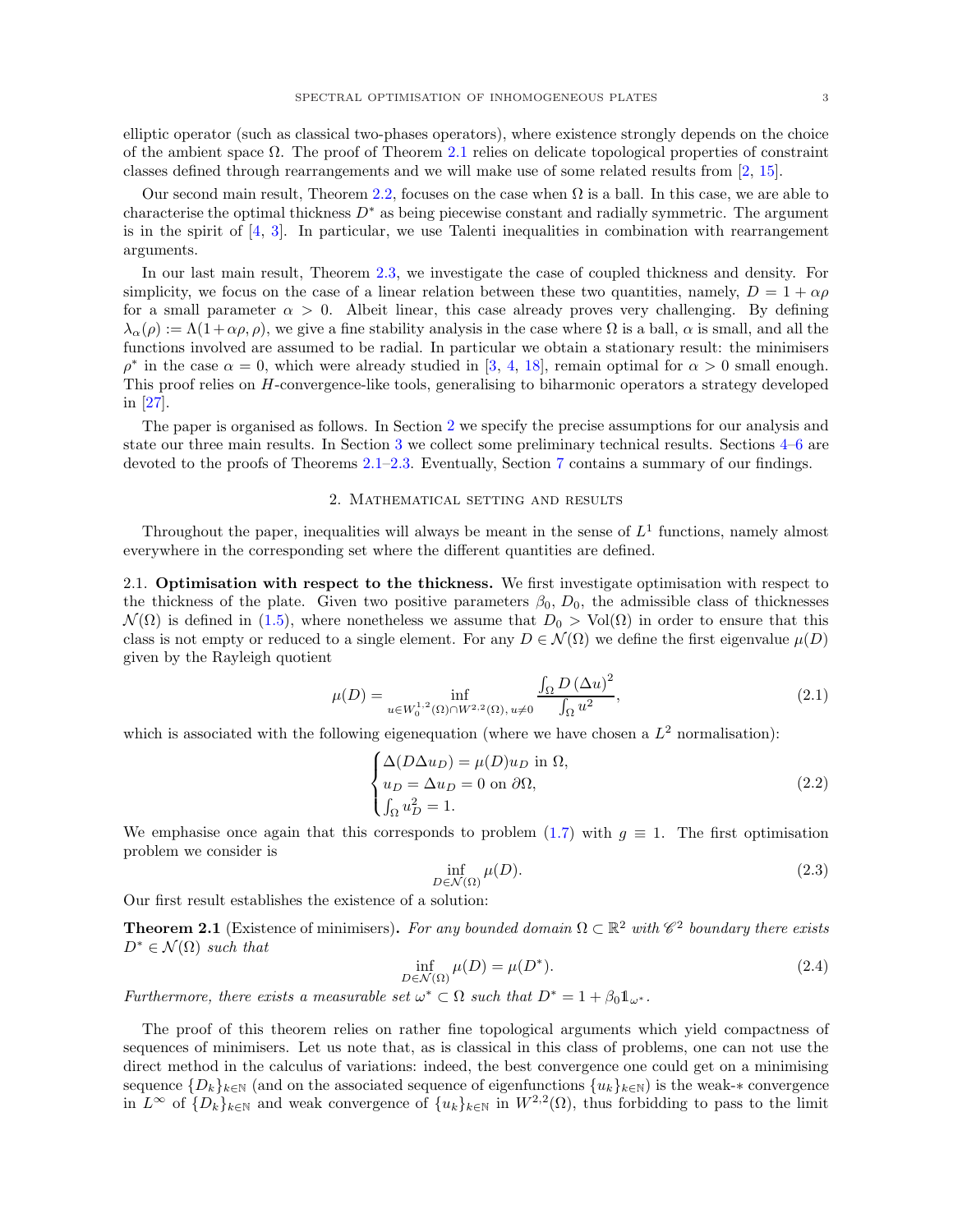in the Rayleigh-quotient formulation [\(2.1\)](#page-2-2) of  $\{\mu(D_k)\}_{k\in\mathbb{N}}$ . This is a known conundrum in the study of two-phases operators [\[29\]](#page-15-3), impairing the proof of the existence of optimisers for general Ω. We present here a way to circumvent this difficulty in the case of biharmonic operators.

In general domains, it is hopeless to give an explicit characterisation of the optimal thickness  $D^*$ . In the case of a ball, however, using Talenti inequalities, we obtain an inequality of Faber-Krahn type. Consider the case in which our plate coincides with the ball of radius  $R > 0$  centered in the origin, i.e.  $\Omega = \mathbb{B}(0;R)$ . Define the function  $D_{\#}$  as follows:

$$
\overline{D}_{\#} = (1 + \beta_0) \mathbb{1}_{\mathbb{A}} + \mathbb{1}_{\mathbb{A}^c} \tag{2.5}
$$

where, in radial coordinates,  $A = \{r_0 < r < R\}$  and  $Vol(A) = (D_0 - Vol(\Omega))/\beta_0$ . Note that the set A is uniquely defined and the volume constraint ensures that  $\overline{D}_{\#} \in \mathcal{N}(\Omega)$ . Our second result reads as follows.

<span id="page-3-0"></span>**Theorem 2.2** (The case of the ball). Let  $\Omega = \mathbb{B}(0;R)$  for some  $R > 0$ . Then,  $\overline{D}_{\#}$  minimises  $\mu$  in  $\mathcal{N}(\Omega)$ , namely,

$$
\mu(\overline{D}_{\#}) \le \mu(D) \quad \forall D \in \mathcal{N}(\Omega). \tag{2.6}
$$

It should be noted that this is the exact opposite result with respect to the optimisation on the density  $\rho$  (i.e. keeping  $D \equiv 1$ ). In fact, by minimizing w.r.t.  $\rho$  it is shown in [\[3,](#page-14-0) [4\]](#page-14-1) that the unique optimal material density  $\rho^*$  when  $\Omega = \mathbb{B}(0;R)$  corresponds to having a maximal density in the center, and a minimal density close to the boundary:  $\rho^* = 1_{\mathbb{B}(0;r^*)}$  with  $r^*$  chosen so as to satisfy the volume constraint. This observation motivates our interest in investigating optimality with respect to density and thickness. We tackle this topic in the next subsection, by assuming a linear relation between  $\rho$  and D.

2.2. **Density-dependent thickness.** In this subsection, we consider another version of  $(1.7)-(1.10)$  $(1.7)-(1.10)$ , by assuming a linear dependency of the thickness  $D$  of the plate with respect to the density of the material. In other words, we consider a real parameter  $\alpha \geq 0$ , and assume that the thickness D depends on the density of the material via the relation

$$
D = 1 + \alpha \rho. \tag{2.7}
$$

Keeping in mind that  $\rho$  corresponds to the repartition of some material inside the elastic plate  $\Omega$ , we recall the admissible class  $\mathcal{M}(\Omega)$  of densities from [\(1.8\)](#page-1-5) and, for any  $\rho \in \mathcal{M}(\Omega)$ , we consider the first eigenvalue  $\lambda_{\alpha}(\rho)$  of  $u \mapsto \Delta((1+\alpha \rho) \Delta u) - \rho u$ . In its Rayleigh-quotient formulation, this is given by

<span id="page-3-1"></span>
$$
\lambda_{\alpha}(\rho) := \inf_{u \in W^{2,2}(\Omega) \cap W_0^{1,2}(\Omega), u \neq 0} \frac{\int_{\Omega} (1 + \alpha \rho)(\Delta u)^2 - \int_{\Omega} \rho u^2}{\int_{\Omega} u^2}.
$$
\n(2.8)

Up to a  $L^2$  normalisation, the associated eigenfunction  $u_{\alpha,\rho}$  satisfies

<span id="page-3-2"></span>
$$
\begin{cases}\n\Delta\left((1+\alpha\rho)\Delta u_{\alpha,\rho}\right) = \lambda_{\alpha}(\rho)u_{\alpha,\rho} + \rho u_{\alpha,\rho} \text{ in } \Omega, \\
u_{\alpha,\rho} = \Delta u_{\alpha,\rho} = 0 \text{ on } \partial\Omega, \\
\int_{\Omega} u_{\alpha,\rho}^{2} = 1.\n\end{cases}
$$
\n(2.9)

We prove in Lemma 3.2 that  $\lambda_{\alpha}(\rho)$  is a simple eigenvalue and that the associated first eigenfunction has a constant sign.

For a fixed parameter  $\alpha \geq 0$ , we consider the optimisation problem

$$
\inf_{\rho \in \mathcal{M}(\Omega)} \lambda_{\alpha}(\rho). \tag{2.10}
$$

We assume that  $\Omega = \mathbb{B}(0;R)$  for some  $R > 0$  and focus on the geometry of minimizers for  $\alpha > 0$  small. Indeed, an explicit characterisation of the minimisers for  $\alpha = 0$  was given in [\[4\]](#page-14-1): if  $\mathbb{B}^*$  is the unique ball centered in the origin, contained in  $\Omega = \mathbb{B}(0;R)$  with  $Vol(\mathbb{B}^*) = \rho_0$ , then the unique minimiser of  $\lambda_0$  in  $\mathcal{M}(\Omega)$  is

$$
\rho^* = \mathbb{1}_{\mathbb{B}^*}. \tag{2.11}
$$

On the other hand, Theorem [2.2](#page-3-0) seems to indicate that, for  $\alpha \to \infty$ , the optimal  $\rho$  should behave as  $\mathbb{1}_{\mathbb{A}}$ , where  $\mathbb{A} = \{r_0 < r < R\}$  is the only annulus of volume  $\rho_0$ .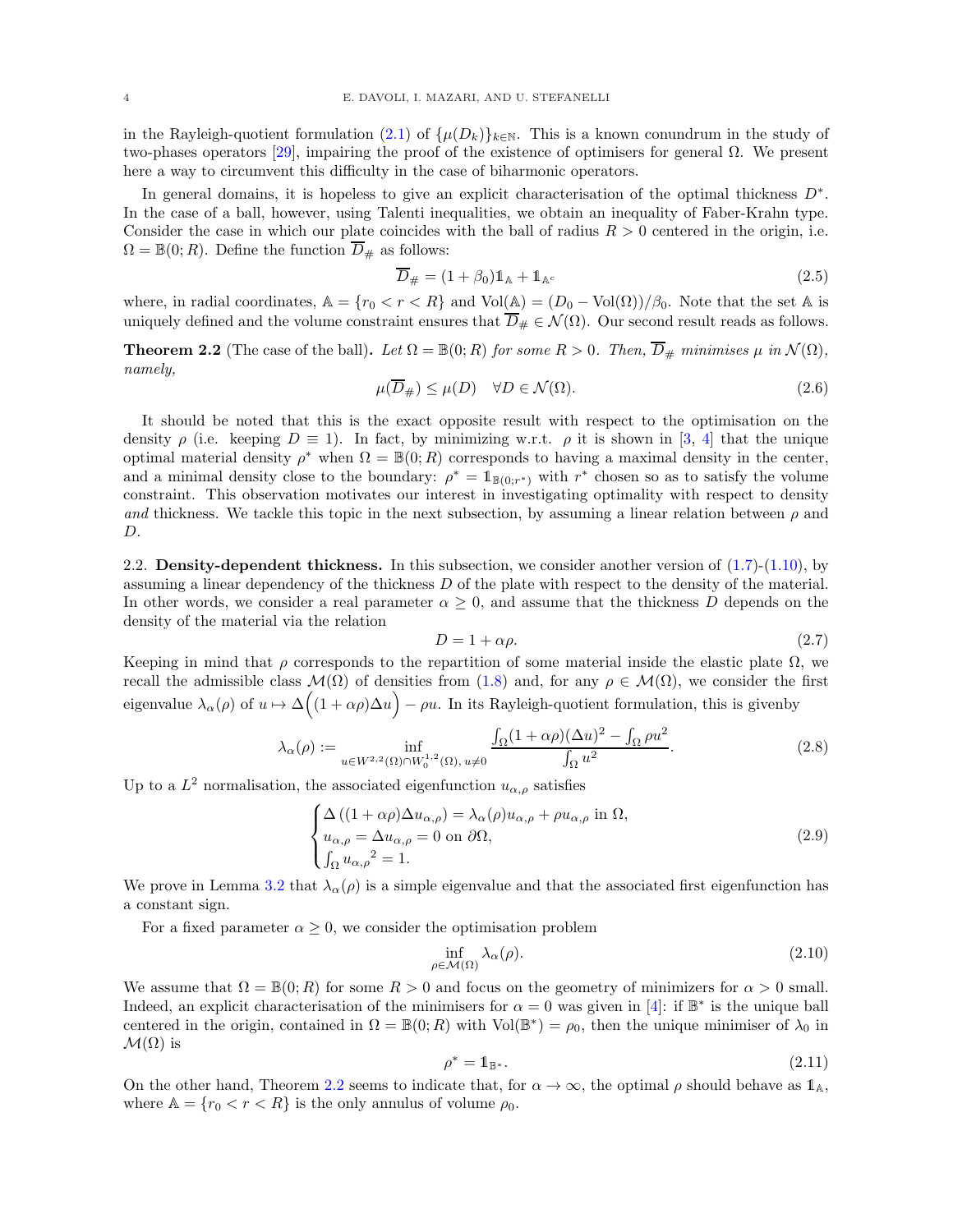<span id="page-4-0"></span>**Theorem 2.3** (Stability for small  $\alpha$  in the ball for radially symmetric distributions). Let  $\Omega = \mathbb{B}(0;R)$ for some  $R > 0$ , and define  $\rho^* := \mathbb{1}_{\mathbb{B}^*}$ . Then, there exists  $\overline{\alpha} > 0$  such that, for any  $0 \leq \alpha \leq \overline{\alpha}$ ,

$$
\lambda_{\alpha}(\rho^*) \le \lambda_{\alpha}(\rho) \quad \forall \rho \in \mathcal{M}(\mathbb{B}), \ \rho \ \text{radially symmetric.} \tag{2.12}
$$

The proof of this theorem relies on fine arguments inspired from  $H$ -convergence theory [\[1,](#page-14-15) [29\]](#page-15-3), and can be linked to some stationarity results in two-phases problems [\[23,](#page-15-5) [27\]](#page-15-4). In the proof, the radial symmetry assumption of competitors is crucial.

### 3. Preliminary technical results

<span id="page-4-1"></span>We first gather in this section several preliminary results that are used throughout the rest of the paper.

Let us begin by presenting a straightforward application of the maximum principle.

<span id="page-4-2"></span>**Lemma 3.1** (Positivity principle). Let  $\rho \in \mathcal{M}(\Omega)$ . Assume that  $u \in W_0^{2,2}(\Omega)$  satisfies, for some  $f \in$  $L^2(\Omega)$ ,

$$
\begin{cases}\n\Delta\left((1+\alpha\rho)\Delta u\right) = f \ge 0 & \text{in } \Omega, \\
u = \Delta u = 0 & \text{on } \partial\Omega.\n\end{cases}
$$
\n(3.1)

Then

$$
u \ge 0 \text{ and } (1 + \alpha \rho) \Delta u \le 0 \text{ in } \Omega. \tag{3.2}
$$

*Proof of Lemma [3.1.](#page-4-2)* Let  $\rho, u$  be as in the statement of the lemma. First of all, by elliptic regularity,

$$
(1 + \alpha \rho) \Delta u \in W^{2,2}(\Omega).
$$

Let us introduce  $z = -(1 + \alpha \rho) \Delta u$ . Then  $z \in W_0^{1,2}(\Omega)$  satisfies

$$
\begin{cases}\n-\Delta z = f \ge 0 \text{ in } \Omega, \\
z = 0 \text{ on } \partial \Omega.\n\end{cases}
$$

As a consequence of the maximum principle for the Laplacian we obtain  $z \geq 0$  in  $\Omega$ . Hence,  $\Delta u \leq 0$ . Since  $u \in W^{2,2}(\Omega)$ ,  $\Delta u \in L^2(\Omega)$ . We can then apply the maximum principle to the inequality  $-\Delta u \geq 0$  in  $\Omega$ to conclude that  $u \geq 0$  in  $\Omega$ .

In the next lemma we collect some basic facts about the underlying spectral and optimisation problems.

- **Lemma 3.2.** (1) For any  $D \in \mathcal{N}(\Omega)$ ,  $\alpha \geq 0$ , and  $\rho \in \mathcal{M}(\Omega)$ , the eigenfunctions  $u_D$  and  $u_{\alpha,\rho}$  can be assumed to have constant sign. Hence, the first eigenvalue is the only one whose eigenfunction is constant in sign.
	- (2) There exists  $M > 0$  such that, for any  $D \in \mathcal{N}(\Omega)$ ,

$$
|\mu(D)|, \, \|u_D\|_{W^{2,2}(\Omega)} \le M. \tag{3.3}
$$

(3) For any  $\overline{\alpha} > 0$ , there exists  $M(\overline{\alpha})$  such that, for any  $\rho \in \mathcal{M}(\Omega)$  and any  $\alpha \in [0; \overline{\alpha}]$ ,

$$
|\lambda_{\alpha}(\rho)|, \|u_{\alpha,\rho}\|_{W^{2,2}(\Omega)} \le M(\overline{\alpha}).\tag{3.4}
$$

Proof of Lemma 3.2. To prove point 1 of the Lemma, we adapt [\[7,](#page-14-16) Lemma 16]. We detail this argument for  $\lambda_{\alpha}(\rho)$  only, for an analogous proof yields the conclusion for  $\mu(D)$ , as well. In order to prove point 1, it suffices to establish the following fact: for any  $u \in W^{2,2}(\Omega) \cap W_0^{1,2}(\Omega)$  and any  $\rho \in \mathcal{M}(\Omega)$  there exists  $w \in W^{2,2}(\Omega) \cap W^{1,2}(\Omega)$  such that

$$
w \ge 0, \int_{\Omega} (1 + \alpha \rho)(\Delta w)^2 - \rho w^2 \le \int_{\Omega} (1 + \alpha \rho)(\Delta u)^2 - \rho u^2, \text{ and } \int_{\Omega} w^2 \ge \int_{\Omega} u^2. \tag{3.5}
$$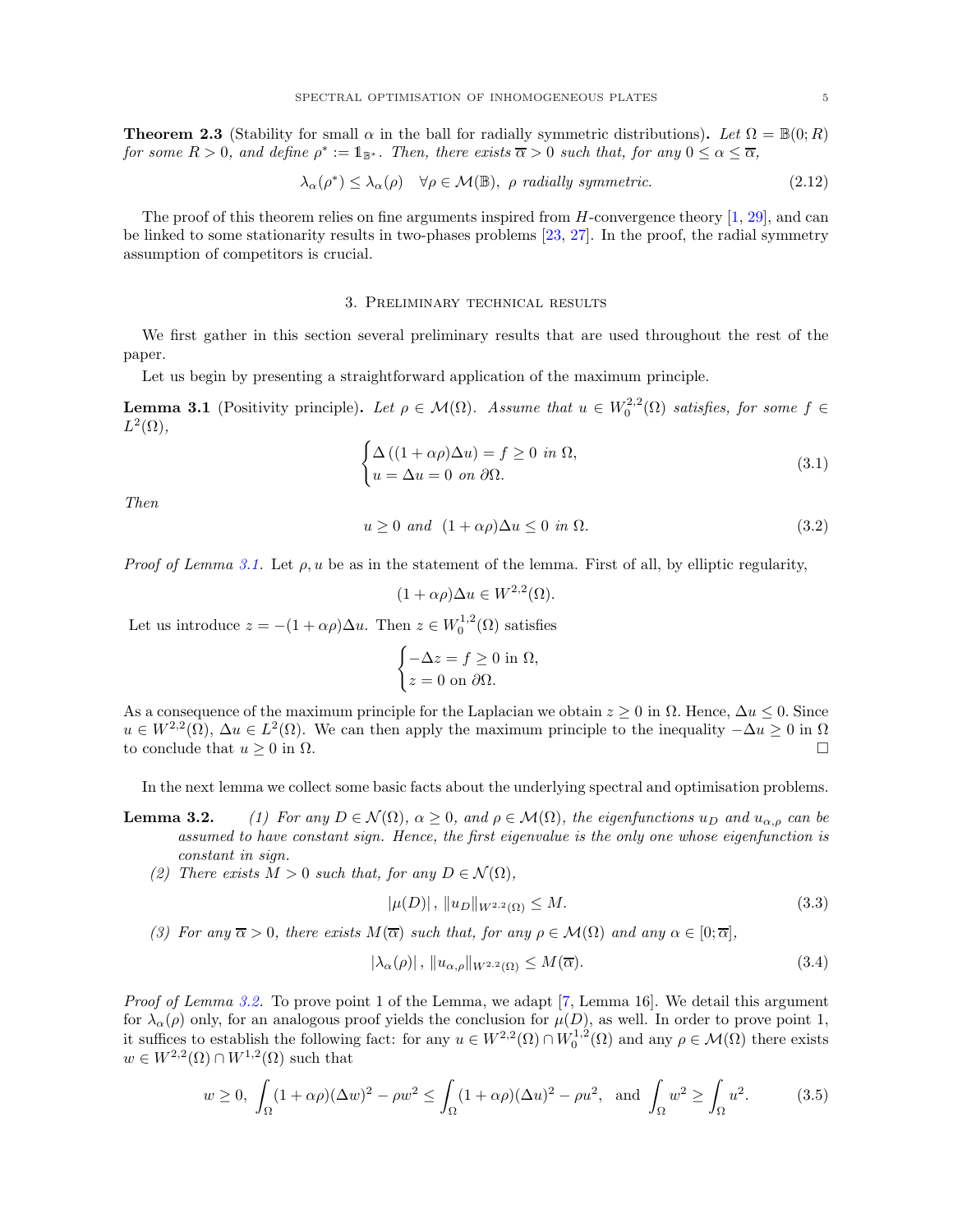Indeed, since  $u \in W^{2,2}(\Omega)$  does not imply  $|u| \in W^{2,2}(\Omega)$ , it is not possible to simply replace u by its absolute value. Let us hence consider  $\rho \in \mathcal{M}(\Omega)$ ,  $\alpha \geq 0$ ,  $u \in W^{2,2}(\Omega) \cap W_0^{1,2}(\Omega)$  and define w as the unique solution of

$$
\begin{cases}\n-\Delta w = |\Delta u| \text{ in } \Omega, \\
w = 0 \text{ on } \partial \Omega.\n\end{cases}
$$
\n(3.6)

We first observe that  $\int_{\Omega} (1 + \alpha \rho)(\Delta w)^2 = \int_{\Omega} (1 + \alpha \rho)(\Delta u)^2$ . Besides, by the maximum principle,  $w \ge$ 0 in  $\Omega$ . Furthermore, from the definition of w, we get that  $-\Delta w \ge -\Delta u$ ,  $-\Delta w \ge \Delta u$ , whence  $w \ge u$ , and  $w \ge -u$  in  $\Omega$ . As a consequence,  $w \ge |u|$  in  $\Omega$ . Thus,  $\int_{\Omega} w^2 \ge \int_{\Omega} u^2$ . Since  $\rho \ge 0$ , we have that

$$
\int_{\Omega} \rho u^2 \le \int_{\Omega} \rho w^2
$$

which yields the conclusion. It should be noted that this construction proves that any eigenfunction associated with the first eigenvalue has a constant sign, whence the simplicity of the first eigenvalues  $\mu(D)$  and  $\lambda_{\alpha}(\rho)$ .

We now proceed with the proof of point 2. Point 3 follows from the exact same arguments. Let us consider  $D \in \mathcal{N}(\Omega)$ . From the Rayleigh-quotient formulation [\(2.1\)](#page-2-2) of  $\mu(D)$ , we get that  $\mu(D) \geq 0$  (for  $\lambda_\alpha(\rho)$ , we would get  $\lambda_\alpha(\rho) \geq -1$ ). Let us consider the first eigenvalue  $\eta_1(\Omega)$  of the biharmonic operator in  $\Omega$  defined as

$$
\eta_1(\Omega) := \inf_{u \in W^{2,2}(\Omega) \cap W_0^{1,2}(\Omega), \int_{\Omega} u^2 = 1} \int_{\Omega} (\Delta u)^2.
$$
\n(3.7)

Let  $w_1$  be an associated eigenfunction. Then

$$
\mu(D) \le \int_{\Omega} D(\Delta w_1)^2 \le (1 + \beta_0) \int_{\Omega} (\Delta w_1)^2 = (1 + \beta_0) \eta_1(\Omega), \tag{3.8}
$$

which yields the required uniform bound on the eigenvalue. Next, by multiplying the eigenequation  $(2.2)$ by  $u_D$  and integrating by parts we obtain

$$
\int_{\Omega} (\Delta u_D)^2 \le \int_{\Omega} D (\Delta u_D)^2 = \mu(D) \le (1 + \beta_0) \eta_1(\Omega).
$$

Since, by elliptic regularity, for any  $u \in W_0^{1,2}(\Omega)$ ,

$$
||u_D||_{W^{2,2}(\Omega)} \le C||\Delta u_D||_{L^2(\Omega)}\tag{3.9}
$$

we obtain the required bound.

Henceforth, with no loss of generality we assume  $u_D$  and  $u_{\alpha,\rho}$  to be nonnegative, up to multiplying them by −1. Our next step is hence to establish the concavity of the eigenvalue maps.

<span id="page-5-0"></span>**Lemma 3.3.** Let  $\alpha \geq 0$  be fixed. The two maps

$$
\mathcal{N}(\Omega) \ni D \mapsto \mu(D), \ \mathcal{M}(\Omega) \ni \rho \mapsto \lambda_{\alpha}(\rho) \tag{3.10}
$$

are concave.

Proof of Lemma [3.3.](#page-5-0) Each of these two maps is defined as an infimum of linear functionals in their respective variables, so that they are concave.

This concavity property enables one to write the seemingly naive but in fact crucial reformulation of the eigenvalue problems in terms of bang-bang functions, which we now define.

**Definition 3.4.** A function  $D \in \mathcal{N}(\Omega)$  is called bang-bang if  $D = 1 + \beta_0 \mathbb{1}_{\omega}$  for some measurable subset  $ω$  of  $Ω$ . Such functions are the extremal points of  $\mathcal{N}(Ω)$  and are denoted  $\text{Ext}(\mathcal{N}(Ω))$ .

A function  $\rho \in \mathcal{M}(\Omega)$  is called bang-bang if  $\rho = \mathbb{1}_{\omega'}$  for some measurable subset  $\omega'$  of  $\Omega$ . Such functions are the extremal points of  $\mathcal{M}(\Omega)$  and are denoted  $\text{Ext}(\mathcal{M}(\Omega)).$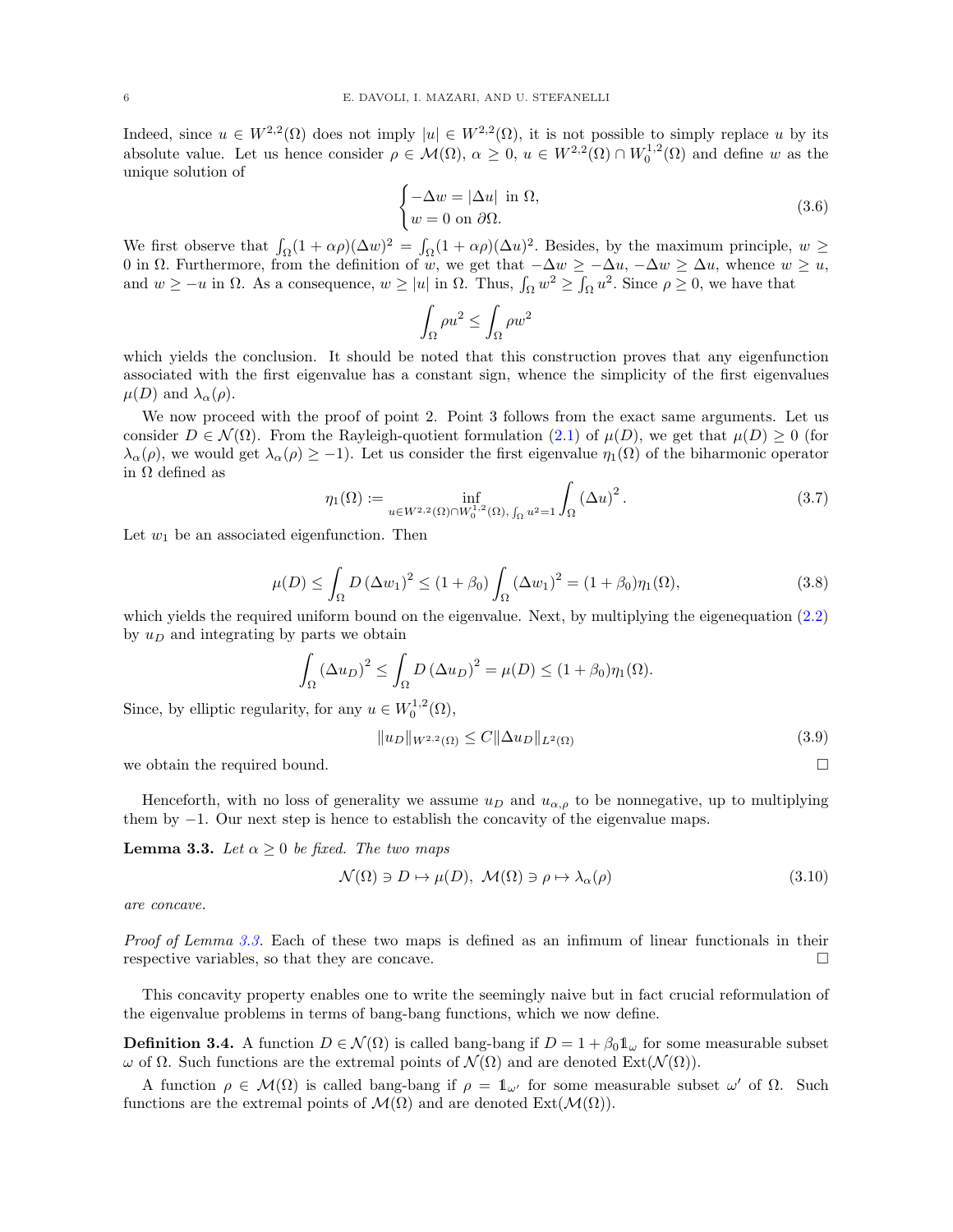The definition of bang-bang functions in terms of extremal points is classical [\[16,](#page-14-17) Proposition 7.2.17]. As an immediate consequence of Lemma [3.3](#page-5-0) and of the convexity of the admissible sets  $\mathcal{M}(\Omega)$  and  $\mathcal{N}(\Omega)$ , we obtain the following lemma:

<span id="page-6-2"></span>Lemma 3.5. We have that

$$
\inf_{D \in \mathcal{N}(\Omega)} \mu(D) = \inf_{D \in \text{Ext}(\mathcal{N}(\Omega))} \mu(D),
$$
  

$$
\inf_{\rho \in \mathcal{M}(\Omega)} \lambda_{\alpha}(\rho) = \inf_{\rho \in \text{Ext}(\mathcal{M}(\Omega))} \lambda_{\alpha}(\rho).
$$

## 4. Proof of Theorem [2.1](#page-2-0)

<span id="page-6-0"></span>The proof relies on several preliminary results that we recall in Subsection [4.1.](#page-6-1) The proof is then presented in Subsection [4.2.](#page-7-0)

<span id="page-6-1"></span>4.1. Preliminary material about rearrangements. Let us briefly recall the key concepts of the Schwarz rearrangement. For a comprehensive introduction to rearrangements, we refer to [\[5,](#page-14-18) [21,](#page-15-6) [22\]](#page-15-7). For a  $\mathscr{C}^2$  domain of  $\mathbb{R}^2$ , let  $\Omega^{\#} = \mathbb{B}(0; R^{\#})$  be the centered ball with the same volume as  $\Omega$ . For any function  $\varphi \in L^2(\Omega), \varphi \geq 0$ , the Schwarz rearrangement of  $\varphi$  is the unique non-increasing function  $\varphi^\#:\Omega^\# \to \mathbb{R}_+$ such that, for any  $t \geq 0$ ,

$$
Vol(\{\varphi > t\}) = Vol(\{\varphi^\# > t\}).\tag{4.1}
$$

Of particular importance are the following properties of this rearrangement:

(1) Equimeasurability: for any  $\varphi \in L^2(\Omega)$ ,  $\varphi \geq 0$ ,

$$
\|\varphi\|_{L^2(\Omega)} = \|\varphi^{\#}\|_{L^2(\Omega^{\#})}^2.
$$

(2) Hardy-Littlewood inequality: for any non-negative functions  $\varphi_0, \varphi_1 \in L^2(\Omega)$ ,

$$
\int_{\Omega}\varphi_0\varphi_1\leq \int_{\Omega^\#}\varphi_0^\#\varphi_1^\#
$$

.

Another key tool is the Talenti inequality [\[31\]](#page-15-8) which reads as follows.

<span id="page-6-3"></span>**Proposition 4.1** (Talenti inequality, [\[31,](#page-15-8) Theorem 1]). Let  $\Omega$  be a Lipschitz bounded domain, and let  $\mathbb{B}$ be the ball centered in the origin and such that  $Vol(\Omega) = Vol(\mathbb{B})$ . Let  $\psi \in L^2(\Omega)$ ,  $\psi \geq 0$ . Let  $\phi \in W^{1,2}(\Omega)$ be the solution of

$$
\begin{cases}\n-\Delta \phi = \psi \text{ in } \Omega, \\
\phi = 0 \text{ on } \partial \Omega,\n\end{cases}
$$
\n(4.2)

and  $\tilde{\phi}$  be the solution of

$$
\begin{cases}\n-\Delta \tilde{\phi} = \psi^{\#} & \text{in } \mathbb{B}, \\
\tilde{\phi} = 0 & \text{on } \partial \mathbb{B}.\n\end{cases}
$$
\n(4.3)

Then the inequality

$$
\phi^\# \le \tilde{\phi} \tag{4.4}
$$

holds pointwise in B.

The proof of Theorem [2.1](#page-2-0) relies on some results of Alvino, Lions, and Trombetti [\[2\]](#page-14-12). These results have been used to show existence properties for two-phases optimisation problems in the case of balls by Conca, Mahadevan, and Sanz [\[15\]](#page-14-13). The strategy from [\[2\]](#page-14-12) reads as follows: using a suitable rearrangement one checks that, when  $\Omega = \mathbb{B}(0;R)$  for a suitable  $R > 0$ , one can restrict to minimising sequences of radially symmetric functions. Such symmetry then enables to use a powerful compactness result to obtain existence of a minimiser. What is notable in our approach is that the structure of the biharmonic operator makes it so that we do not require any symmetry property of the domain, nor of the elements of the minimising sequence.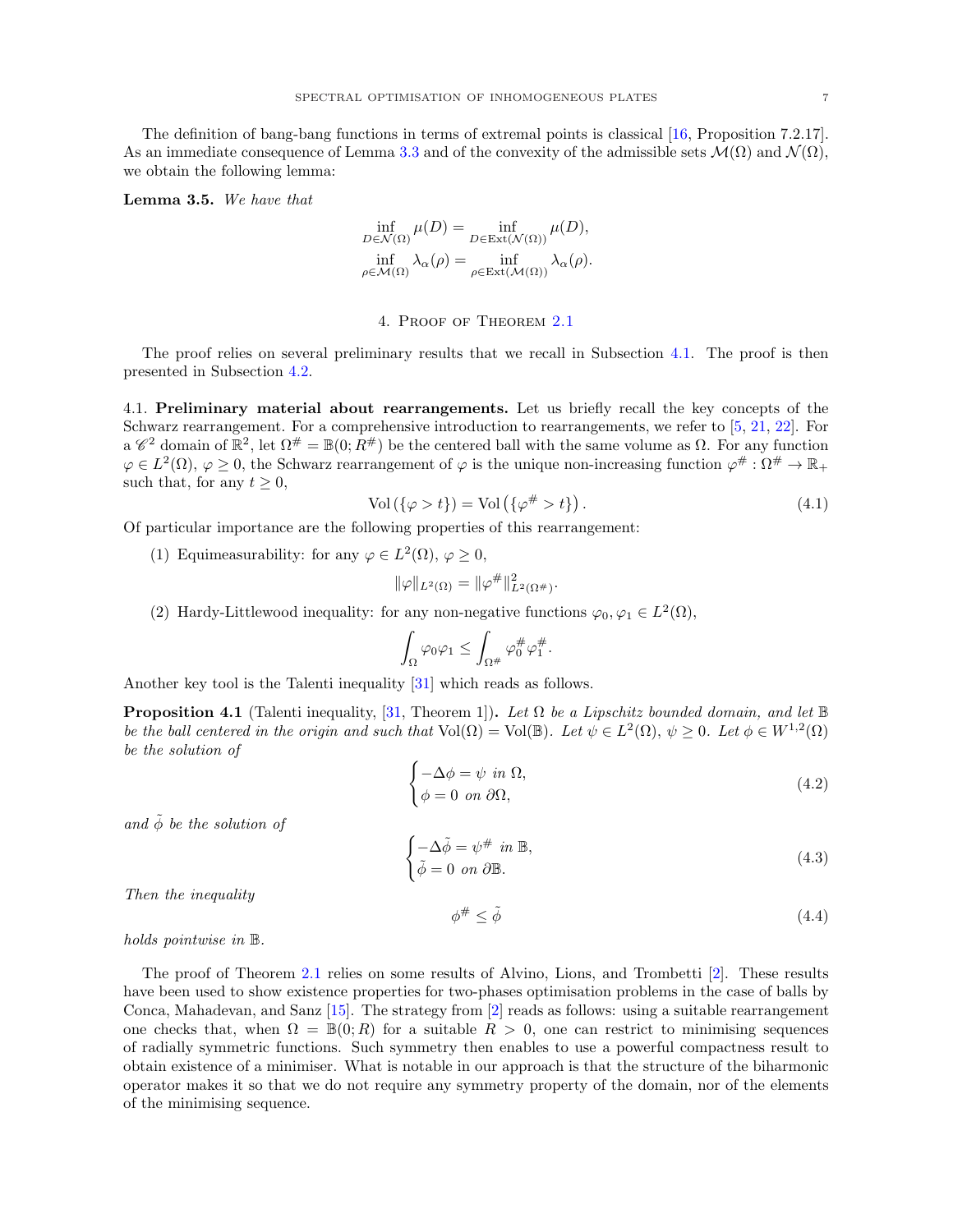Let us introduce a comparison relation: for any two functions  $f, g \in L^2(\Omega)$ ,  $f, g \geq 0$ , we write

$$
f \prec g \tag{4.5}
$$

if, for any  $r \in [0; R^{\#}],$ 

$$
\int_{\mathbb{B}(0;r)} f^{\#} \le \int_{\mathbb{B}(0;r)} g^{\#} \tag{4.6}
$$

and if

$$
\int_{\mathbb{B}(0,R^{\#})} f^{\#} = \int_{\mathbb{B}(0,R^{\#})} g^{\#}.
$$
\n(4.7)

**Remark 4.2.** It should be noted that if g is  $L^{\infty}$ , and if  $f \prec g$ , then f is  $L^{\infty}$  as well and  $||f||_{L^{\infty}} \leq ||g||_{L^{\infty}}$ .

Let  $\Omega^{\#} = \mathbb{B}(0; R^{\#})$ , and let  $\mathbb{B}^{*} := \mathbb{B}(0; r^{*})$  be the only ball centered in the origin of volume  $(D_0 - \text{Vol}(\Omega))/\beta_0$ . We define  $\overline{D}^{\#}$  as

$$
\overline{D}^{\#} = 1 + \beta_0 \mathbb{1}_{\mathbb{B}^*}.
$$
\n
$$
\Delta(\Omega) = 1
$$
\n(4.8)

First of all let us notice that for any  $D \in \mathcal{N}(\Omega)$  we have

$$
D^{\#} \prec \overline{D}^{\#} \text{ and } \int_{\Omega} D = \int_{\Omega^{\#}} \overline{D}^{\#}.
$$
 (4.9)

We define the class

$$
\mathscr{C}\left(\overline{D}^{\#}\right) := \left\{f \in L^{2}(\Omega) : f \ge 0, f^{\#} = \overline{D}^{\#}\right\},\tag{4.10}
$$

which exactly corresponds to the set of bang-bang functions:

$$
Ext(\mathcal{N}(\Omega)) = \mathscr{C}\left(\overline{D}^{\#}\right). \tag{4.11}
$$

This class  $\mathscr{C}(\psi)$  is not closed under weak- $* L^{\infty}$  convergence. Its weak- $* L^{\infty}$  compactification has been proved in [\[2\]](#page-14-12) to be

$$
\mathcal{K}\left(\overline{D}^{\#}\right) := \left\{f \in L^{2}(\Omega) : f \ge 0, f \prec \overline{D}^{\#}\right\}.
$$
\n(4.12)

From [\[2,](#page-14-12) Theorem 2.2],  $\mathscr{K}(\overline{D}^*)$  is closed and weakly- $*$  compact for the L<sup>∞</sup>-topology (this result is a generalisation of a result by Migliaccio [\[28\]](#page-15-9)). Furthermore, from [\[2,](#page-14-12) Theorem 2.2] we have

$$
Ext\left(\mathcal{K}\left(\overline{D}^{\#}\right)\right) = \mathcal{C}\left(\overline{D}^{\#}\right). \tag{4.13}
$$

As a consequence of the general result [\[16,](#page-14-17) Proposition 2.1] or directly from weak-∗ convergence to extreme points of convex sets, if a sequence  $\{f_k\}_{k\in\mathbb{N}}\in\mathscr{K}(\overline{D}^{\#})$  weakly- $*$  converges to  $f\in\mathscr{C}(\overline{D}^{\#})$ , then the convergence is strong in  $L^p$ ,  $p \in [1; +\infty)$ , see [\[32\]](#page-15-10).

<span id="page-7-0"></span>4.2. Proof of Theorem [2.1.](#page-2-0) What should be noted is that, here, the weak- $* L^{\infty}$  convergence of a sequence  $\{D_k\}_{k\in\mathbb{N}}\in\mathcal{N}(\Omega)^{\mathbb{N}}$  does not imply the convergence of the associated sequence of eigenvalues  $\{\mu(D_k)\}_{k\in\mathbb{N}}$ . As is clear from the eigenequation

$$
\begin{cases}\n\Delta \left( D \Delta u_{\rho} \right) = \mu(D) u_D \text{ in } \Omega, \\
u_D = \Delta u_D = 0 \text{ on } \partial \Omega,\n\end{cases}
$$
\n(4.14)

the correct convergence that would imply lower-semi continuity of the eigenfunction is the convergence of the sequence  $\left\{\frac{1}{D_k}\right\}$ k∈N .

<span id="page-7-1"></span>**Lemma 4.3.** Let  $\delta$  and  $M_1$  be two positive constants. Let  $\{D_k\}_{k\in\mathbb{N}} \in L^\infty(\Omega)^{\mathbb{N}}$ ,  $\inf_{k,\Omega} D_k \geq \delta > 0$ , and  $\sup_k ||D_k||_{L^{\infty}(\Omega)} \leq M_1$ . Assume there exists  $C_{\infty} \in L^{\infty}(\Omega)$  such that

$$
\frac{1}{D_k} \underset{k \to +\infty}{\to} C_{\infty} \ weakly-* \ in \ L^{\infty}.
$$
\n(4.15)

Then, up to a subsequence,

$$
\mu(D_k) \underset{k \to \infty}{\to} \mu\left(\frac{1}{C_{\infty}}\right). \tag{4.16}
$$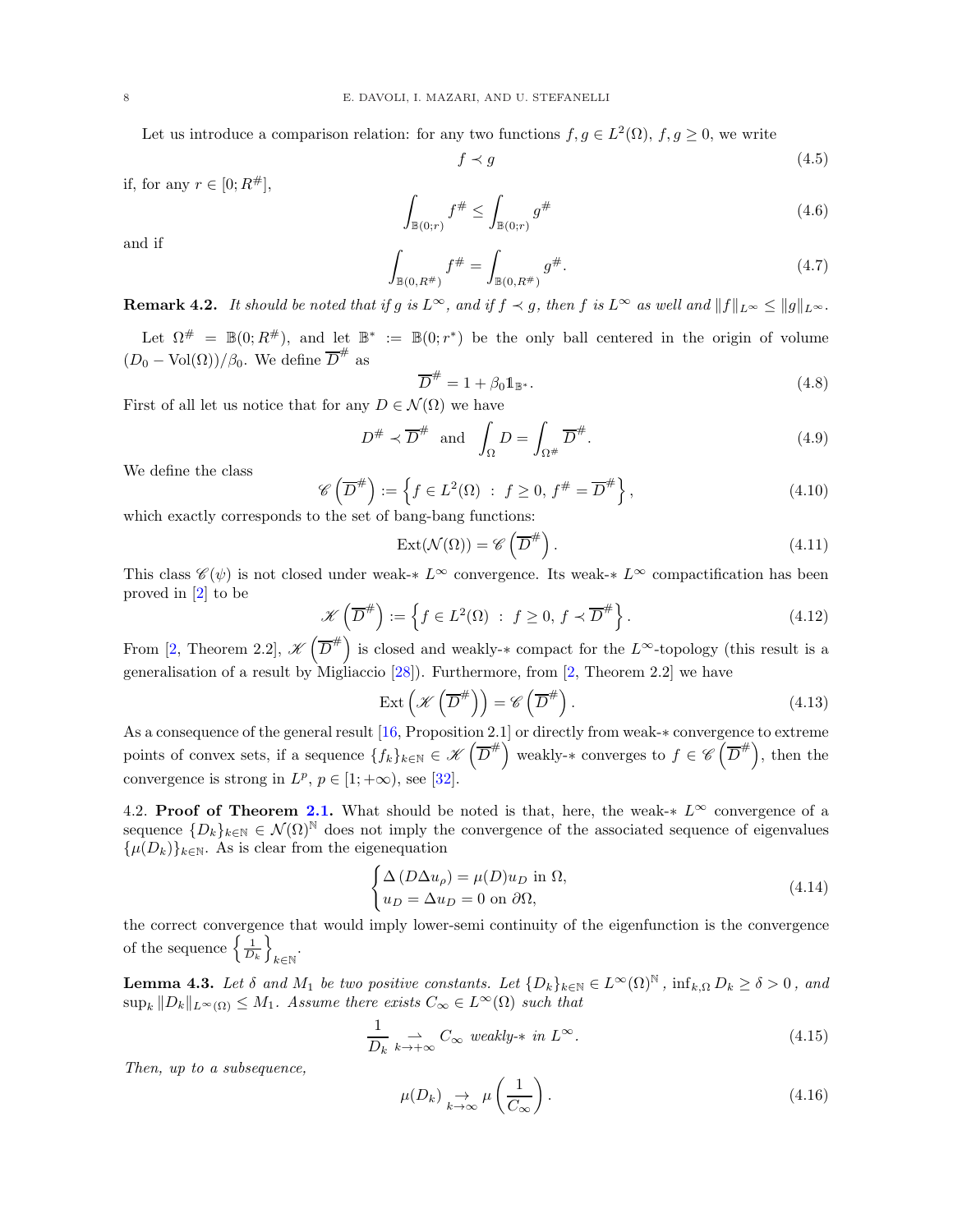*Proof of Lemma [4.3.](#page-7-1)* To lighten notations, for any  $k \in \mathbb{N}$  we denote by  $u_k$  the eigenfunction associated with  $\mu(D_k)$  and we define

<span id="page-8-0"></span>
$$
z_k = -D_k \Delta u_k. \tag{4.17}
$$

From Lemma [3.1,](#page-4-2) we have  $z_k = 0$  on  $\partial\Omega$  and  $z_k \geq 0$  in  $\Omega$ .

Furthermore from Lemma 3.2 the sequence  $\{\mu(D_k)\}_{k\in\mathbb{N}}$  is bounded. We can thus choose  $\mu_{\infty}\in\mathbb{R}$  such that  $\mu(D_k) \underset{k \to \infty}{\to} \mu_{\infty}$  for some not relabelled subsequence.

By assumption, we know that  $\frac{1}{D_k} \underset{k \to \infty}{\to} C_\infty$  weakly- $*$  in  $L^\infty$ . Since  $\frac{1}{1+\beta_0} \leq \frac{1}{D_k} \leq 1$ , the same  $L^\infty$ bounds hold for  $\frac{1}{C_{\infty}}$ . By Lemma 3.2, we have a uniform  $W^{2,2}(\Omega)$  bound on the family  $\{u_k\}_{k\in\mathbb{N}}$ . Since  $z_k$ solves the equation

<span id="page-8-1"></span>
$$
\begin{cases}\n-\Delta z_k = \mu(D_k) u_k \text{ in } \Omega, \\
z_k = 0 \text{ on } \partial\Omega\n\end{cases}
$$
\n(4.18)

we obtain a uniform  $W_0^{1,2}(\Omega)$  bound on  $\{z_k\}_{k\in\mathbb{N}}$ , namely, there exists M such that

$$
\forall k \in \mathbb{N}, \ \|z_k\|_{W_0^{1,2}(\Omega)} \le M. \tag{4.19}
$$

As a consequence, there exists  $z_{\infty} \in L^2(\Omega)$  such that

$$
z_k \underset{k \to \infty}{\to} z_{\infty} \text{ weakly in } W_0^{1,2}(\Omega) \text{ and strongly in } L^2(\Omega) \tag{4.20}
$$

for some not relabelled subsequence. There also exists  $u_{\infty} \in W^{2,2}(\Omega) \cap W_0^{1,2}(\Omega)$  such that

$$
u_k \underset{k \to \infty}{\to} u_\infty
$$
 weakly in  $W^{2,2}(\Omega)$  and strongly in  $W_0^{1,2}(\Omega)$  (4.21)

for some not relabelled subsequence. Passing to the limit in the weak formulation of [\(4.17\)](#page-8-0), the triple  $(u_{\infty}, C_{\infty}, z_{\infty})$  solves

$$
\begin{cases}\n-\Delta u_{\infty} = C_{\infty} z_{\infty} \text{ in } \Omega, \\
z_{\infty} = 0 \text{ on } \partial \Omega,\n\end{cases}
$$
\n(4.22)

and since, for any  $k, u_k \ge 0$  and  $\int_{\Omega} u_k^2 = 1$ , we have

$$
u_{\infty} \ge 0
$$
 and  $\int_{\Omega} u_{\infty}^2 = 1$ .

Passing to the limit in the weak formulation [\(4.18\)](#page-8-1) we obtain that  $(z_{\infty}, \mu_{\infty}, u_{\infty})$  solves

$$
\begin{cases}\n-\Delta z_{\infty} = \mu_{\infty} u_{\infty} \text{ in } \Omega, \\
z_{\infty} = 0 \text{ on } \partial \Omega.\n\end{cases}
$$
\n(4.23)

As a consequence,  $(C_{\infty}, u_{\infty})$  solves

$$
\begin{cases}\n\Delta \left( \frac{1}{C_{\infty}} \Delta u_{\infty} \right) = \mu_{\infty} u_{\infty} \text{ in } \Omega, \\
u_{\infty} = \Delta u_{\infty} = 0 \text{ on } \partial \Omega, \\
u_{\infty} \ge 0, \int_{\Omega} u_{\infty}^2 = 1.\n\end{cases}
$$
\n(4.24)

However, the first eigenvalue being the only having a constant sign eigenfunction, we conclude that  $(u_{\infty}, \mu_{\infty})$  is the first eigencouple associated to  $\frac{1}{C_{\infty}}$  or, in other words, that  $\mu_{\infty} = \mu\left(\frac{1}{C_{\infty}}\right)$ . Thus, the sequence  $\{\mu(D_k)\}_{k\in\mathbb{N}}$  has a unique closure point, and hence the entire sequence converges, so that

$$
\lim_{k \to \infty} \mu(D_k) = \mu\left(\frac{1}{C_{\infty}}\right). \tag{4.25}
$$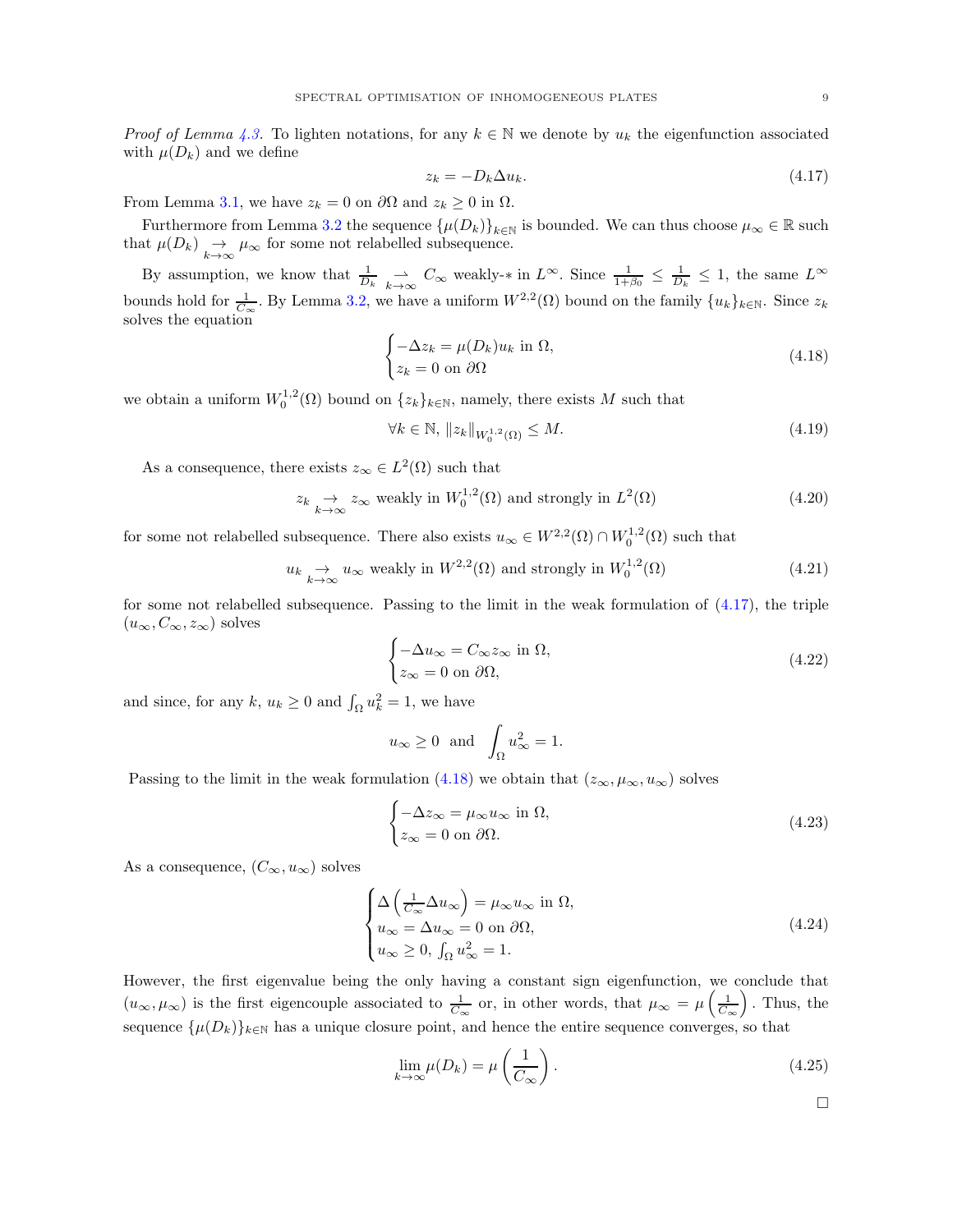We now treat the optimisation problem [\(2.3\)](#page-2-4) in a slightly different way. For any  $D \in L^{\infty}(\Omega)$  with  $\inf D > 0$  we set

$$
\eta(D) := \mu\left(\frac{1}{D}\right). \tag{4.26}
$$

We recall that from Lemma [3.5](#page-6-2) and Subsection [4.1](#page-6-1) we have

$$
\inf_{D \in \mathcal{N}(\Omega)} \mu(D) = \inf_{\{D \in \mathcal{N}(\Omega) : D^{\#} = \overline{D}^{\#}\}} \mu(D).
$$

Since  $\mathscr{C}\left(\overline{D}^{\#}\right) = \{D \in \mathcal{N}(\Omega) \; : \; D^{\#} = \overline{D}^{\#}\}\$  this can be equivalently rewritten as

$$
\inf_{D \in \mathcal{N}(\Omega)} \mu(D) = \inf_{D \in \mathscr{C}(\overline{D}^*)} \mu(D). \tag{4.27}
$$

Eventually, as  $\overline{D}^{\#}$  is bang-bang, it follows that  $D \in \mathscr{C}(\overline{D}^{\#})$  if and only if  $\frac{1}{D} \in \mathscr{C}((\frac{1}{\overline{D}^{\#}})$  $\frac{1}{D^{\#}}\bigg)^{\#}\bigg).$ 

Given the definition of  $\eta$ , problem  $(2.3)$  is equivalent to

<span id="page-9-0"></span>
$$
\left\{ E \in \mathscr{C} \left( \left( \frac{1}{D^{\#}} \right)^{\#} \right) \right\}^{\eta \left( E \right)},\tag{4.28}
$$

in the sense that, if E solves [\(4.28\)](#page-9-0) then  $\frac{1}{E}$  solves [\(2.3\)](#page-2-4).

The key lemma is thus the following:

Lemma 4.4. (1) The variational problem

<span id="page-9-1"></span>
$$
\inf_{E \in \mathcal{K} \left( \left( \frac{1}{\overline{D}^{\#}} \right)^{\#} \right)} \eta \left( E \right) \tag{4.29}
$$

has a solution E<sup>∗</sup> .

(2) The solutions of the variational problem [\(4.29\)](#page-9-1) belong to  $\mathscr{C}\left(\left(\frac{1}{\sqrt{2}}\right)\right)$  $\frac{1}{D^{\#}}\bigg)^{\#}\bigg).$ 

*Proof of Lemma 4.4.* Point 1. The existence of a minimiser for problem  $(4.29)$  follows from the weak-\*  $L^{\infty}$  compactness of the set  $\mathscr{K}\left(\left(\frac{1}{\overline{R}}\right)\right)$  $\left(\frac{1}{D^{\#}}\right)^{\#}$ . Let  $\{E_k\}_{k\in\mathbb{N}}\in\mathscr{K}\left(\left(\frac{1}{D^{\#}}\right)^{\#}\right)$  $\left(\frac{1}{D^{\#}}\right)^{\#}$  be a minimising sequence, and let  $E_{\infty} \in \mathscr{K}\left(\left(\frac{1}{\overline{D}}\right)\right)$  $\left(\frac{1}{D^*}\right)^{\#}$  be one of its weak closure points. From Lemma [4.3,](#page-7-1)

$$
\eta(E_k) = \mu\left(\frac{1}{E_k}\right) \underset{k \to \infty}{\to} \mu\left(\frac{1}{E_\infty}\right) = \eta(E_\infty). \tag{4.30}
$$

Hence,  $E_{\infty}$  is a solution of [\(4.29\)](#page-9-1).

Point 2. To prove the second point of the lemma, it suffices to prove that no interior point  $E \in$  $\mathscr{K}\left(\left(\frac{1}{\overline{n}}\right)\right)$  $\frac{1}{D^{\#}}\Big)^{\#}$  satisfies local first order optimality conditions. By standard theorems [\[20\]](#page-15-11) the simplicity of  $\eta(E)$ , obtained as in Lemma 3.2, enables us to differentiate it with respect to E. Let  $E \in \mathscr{K}\left(\left(\frac{1}{\sqrt{2}}\right)^{1/2}\right)$  $\frac{1}{D^{\#}}\right)^{\#}$ and h be an admissible perturbation at E (i.e.  $E + th \in \mathscr{K}\left(\left(\frac{1}{\sqrt{2}}\right)\right)$  $\left(\frac{1}{D^{\#}}\right)^{\#}$  for  $t > 0$  small enough). For the sake of notational simplicity, let  $u_E$  be the eigenfunction associated with  $\eta(E)$ . Let  $\dot{\eta}$  and  $\dot{u}$  be the derivative of  $\eta(E+th)$  and its associated eigenfunction with respect to t evaluated in the origin, respectively. Then,  $(\dot{u}, \dot{\eta})$  solves

<span id="page-9-2"></span>
$$
\begin{cases}\n\Delta \left( \frac{1}{E} \Delta \dot{u} \right) - \Delta \left( \frac{h}{E^2} \Delta u_E \right) = \dot{\eta} u_E + \eta \left( E \right) \dot{u}, \\
\dot{u} = \Delta \dot{u} = 0 \text{ on } \partial \Omega, \\
\int_{\Omega} u_E \dot{u} = 0.\n\end{cases}
$$
\n(4.31)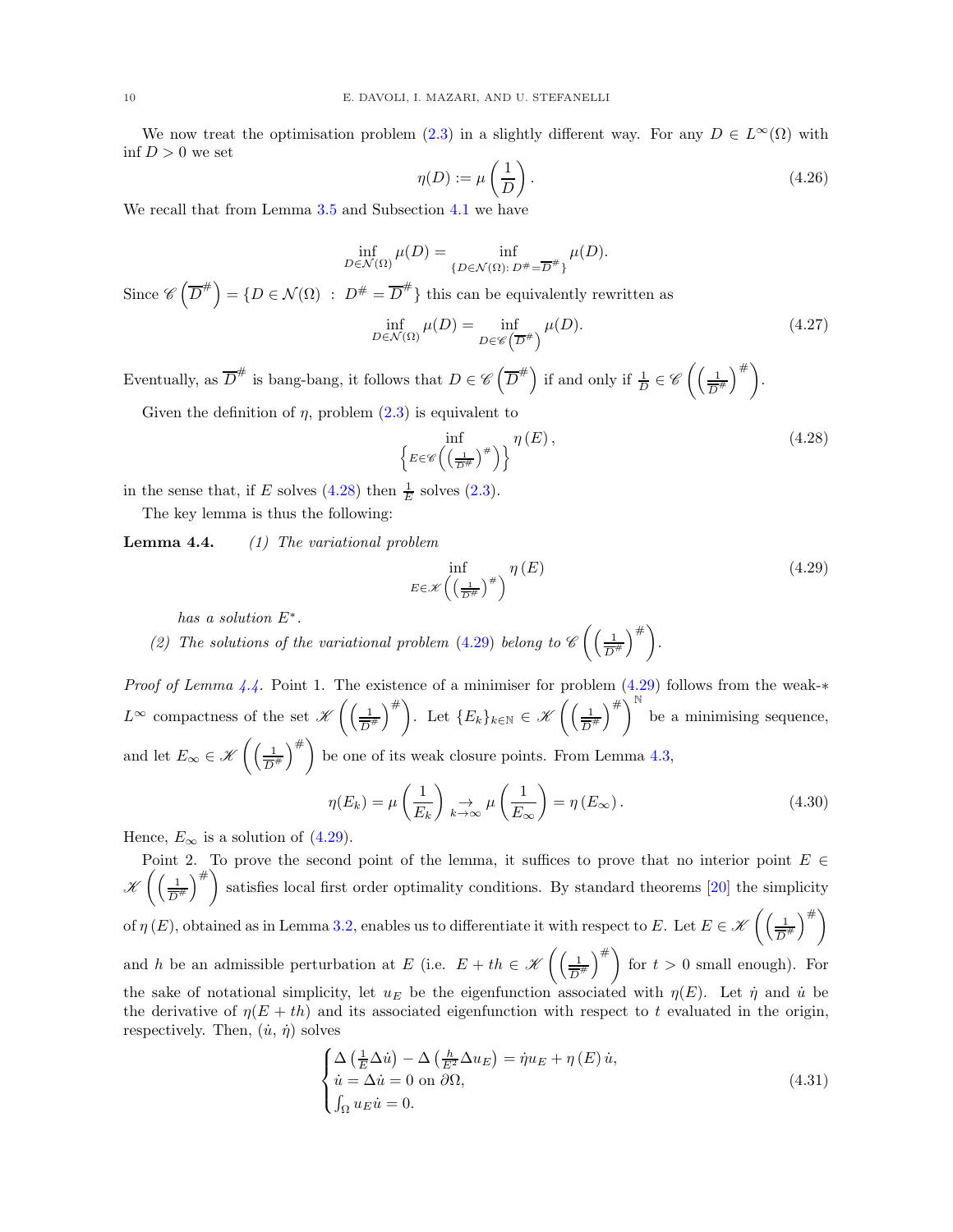As a consequence, testing [\(4.31\)](#page-9-2) against  $u_E$ , using the eigenequation for  $u_E$ , and integrating by parts, from the fact that  $\int_{\Omega} u_E^2 = 1$ , we find

$$
\dot{\eta} = \int_{\Omega} \frac{h}{E^2} \left(\Delta u_E\right)^2.
$$
\n(4.32)

Thus, if E is not a bang-bang function, that is, if  $\omega_0 := \left\{ \frac{1}{1+\beta_0} < E < 1 \right\}$  is a set of positive measure, there exists a constant C such that  $\frac{(\Delta u_E)^2}{E^2} = C$  in  $\omega_0$ , see for instance [\[30,](#page-15-12) Theorem 1, Remark 1]. Plugging this in the eigenequation  $\Delta\left(\frac{1}{E}\Delta u_E\right) = \eta(E)u_E$  we obtain

$$
u_E=0 \text{ in } \omega_0.
$$

This contradicts the positivity of  $u_E$  inside  $\Omega$ , which is a consequence of the strong maximum principle and of Lemma 3.2.

Relying on Lemma 4.4, we can eventually prove Theorem [2.1](#page-2-0) by computing

$$
\inf_{D \in \mathscr{C}} \lim_{\overline{D}} \mu(D) = \inf_{D \in \mathscr{C}} \overline{D^*} \eta\left(\frac{1}{D}\right) = \min_{E \in \mathscr{K}\left(\left(\frac{1}{\overline{D^*}}\right)^{\#}\right)} \eta(E)
$$

$$
= \min_{E \in \mathscr{C}\left(\left(\frac{1}{\overline{D^*}}\right)^{\#}\right)} \eta(E) = \eta(E^*) = \mu\left(\frac{1}{E^*}\right).
$$

Since  $E^* \in \mathscr{C}\left(\frac{1}{\overline{R}}\right)$  $\frac{1}{D^{\#}}\right)^{\#}$ , we have that  $\frac{1}{E^*} \in \mathscr{C}\left(\overline{D}^{\#}\right)$ . This entails the existence of a minimizer, hence Theorem [2.1](#page-2-0) holds.

# 5. Proof of Theorem [2.2](#page-3-0)

Recall that here  $\Omega = \mathbb{B}(0, R)$  for some  $R > 0$ . The core idea of the proof is to use the Talenti inequality, as was done in  $[4]$  to solve  $(2.3)$ . Let us briefly recall this inequality:

Let  $D \in \mathcal{N}(\Omega)$  and  $u_D$  be the associated eigenfunction solving [\(2.2\)](#page-2-3). Let  $z_D$  be defined as

$$
-\Delta u_D = z_D \text{ in } \Omega. \tag{5.1}
$$

Since  $u_D \in H^2(\Omega)$  we have that  $z_D \in L^2(\Omega)$ .

From  $\Delta u_D = 0$  on  $\partial \Omega$  we obtain  $z_D = 0$  on  $\partial \Omega$ . Furthermore, from Lemma [3.1,](#page-4-2) there holds  $z_D \ge 0$ in  $\Omega$ . Let us consider its Schwarz rearrangement  $z_D^{\#}$ . Since  $\Omega$  is a ball centered in the origin, clearly  $\Omega^{\#} = \Omega$ . Let  $\tilde{u}_D$  be the solution of

$$
-\Delta \tilde{u}_D = z_D^{\#} \text{ in } \Omega, \tilde{u}_D = 0 \text{ on } \partial \Omega.
$$
 (5.2)

From the Talenti inequality, Proposition [4.1,](#page-6-3) we have

$$
0 \le u_D^{\#} \le \tilde{u}_D \text{ in } \Omega. \tag{5.3}
$$

This inequality holds pointwise and hence guarantees

<span id="page-10-2"></span>
$$
1 = \int_{\Omega} u_D^2 = \int_{\Omega} \left( u_D^{\#} \right)^2 \le \int_{\Omega} \tilde{u}_D^2. \tag{5.4}
$$

Furthermore, since  $z_D^{\#}$  is a rearrangement of  $z_D$ , for any  $V \in [0; Vol(\Omega)]$  we have that

<span id="page-10-0"></span>
$$
\inf_{F \subset \Omega, \text{Vol}(F) = V} \int_{F} z_D^2 = \inf_{G \subset \mathbb{B}, \text{Vol}(G) = V} \int_{G} (z_D^{\#})^2.
$$
 (5.5)

Take now  $V = (D_0 - Vol\Omega)/\beta_0$ . The function  $z_D^{\#}$  being non-increasing, the so-called *bathtub* principle [\[24,](#page-15-13) Theorem 1.14] ensures that

<span id="page-10-1"></span>
$$
\inf_{G \subset \mathbb{B}, \text{Vol}(G) = V} \int_{\Omega} (1 + \beta_0 \mathbb{1}_G)(z_D^{\#})^2 = \int_{\mathbb{B}} \overline{D}_{\#}(z_D^*)^2. \tag{5.6}
$$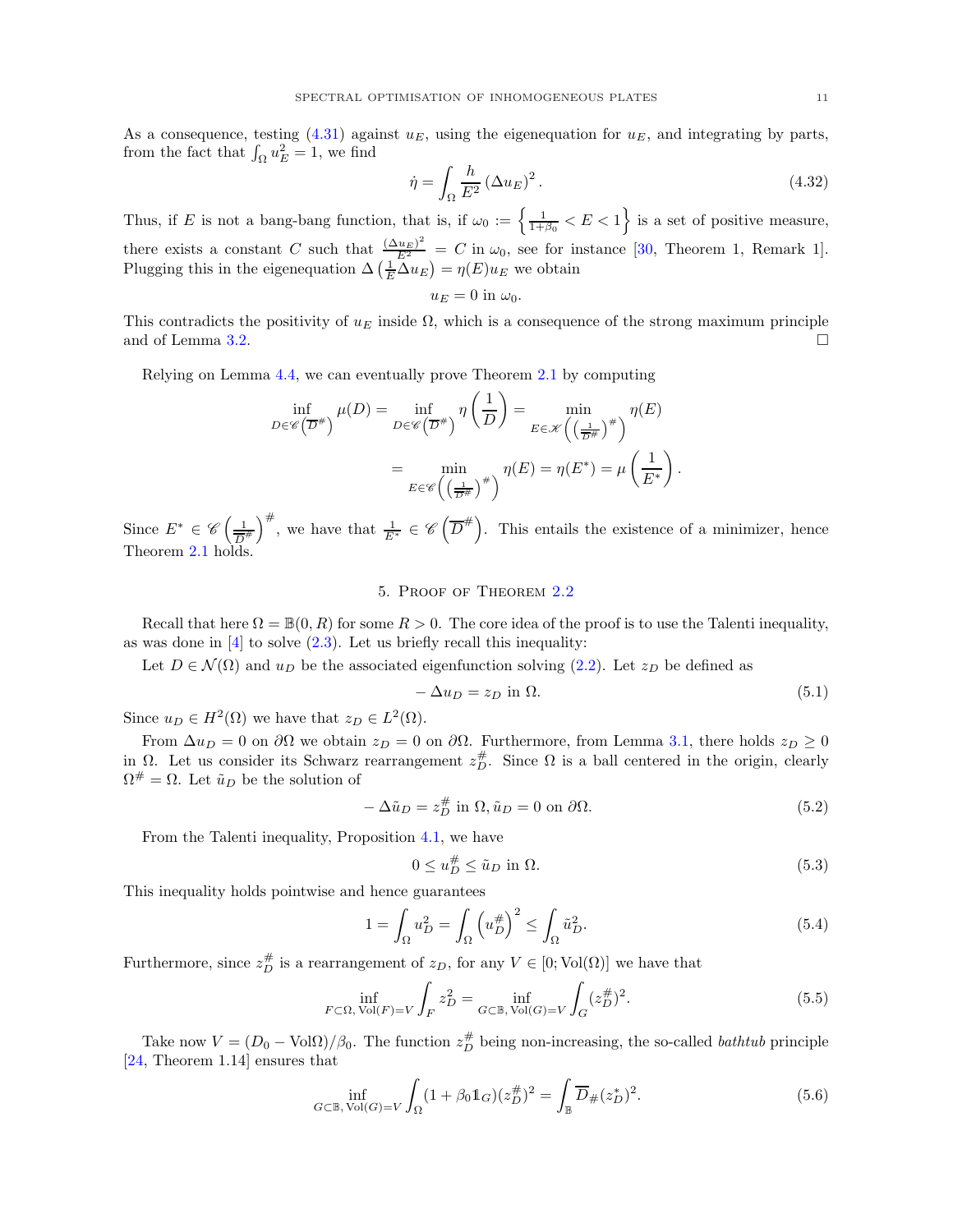On the one hand, the Schwarz rearrangement is measure preserving, hence

$$
\int_{\Omega} (\Delta u_D)^2 = \int_{\Omega} z_D^2 = \int_{\mathbb{B}} (z_D^{\#})^2 = \int_{\mathbb{B}} (\Delta \tilde{u}_D)^2.
$$
\n(5.7)

On the other hand, from  $(5.5)-(5.6)$  $(5.5)-(5.6)$  we get

<span id="page-11-1"></span>
$$
\int_{\Omega} D(\Delta u_D)^2 \ge \int_{\mathbb{B}} \overline{D}_{\#} (\Delta \tilde{u}_\rho)^2.
$$
\n(5.8)

Combining [\(5.8\)](#page-11-1) with [\(5.4\)](#page-10-2) and plugging these estimates in the Rayleigh-quotient formulation of the eigenvalues we obtain

$$
\mu(D) = \frac{\int_{\Omega} D(\Delta u_D)^2}{\int_{\Omega} u_D^2} \ge \frac{\int_{\mathbb{B}} \overline{D}_{\#}(\Delta \tilde{u}_D)^2}{\int_{\Omega} \tilde{u}_D^2} \ge \mu(\overline{D}_{\#}),\tag{5.9}
$$

<span id="page-11-0"></span>and the assertion follows.

## 6. Proof of Theorem [2.3](#page-4-0)

We are now working under the assumption that  $\Omega = \mathbb{B}(0, R)$  for some  $R > 0$ . Recall that  $\rho^* = \mathbb{1}_{\mathbb{B}^*}$  is the characteristic function of a ball centered in the origin and of volume  $V_0$ . By the same arguments as in [\[4,](#page-14-1) Theorem 3.3],  $\rho^*$  is the unique minimiser of  $\lambda_0$  in  $\mathcal{M}(\Omega)$  and  $u_{0,\rho^*}$  is radially symmetric non-increasing.

Furthermore,  $u_{0,\rho^*}$  is strictly decreasing and there holds

<span id="page-11-4"></span>
$$
\forall \varepsilon > 0, \, \exists \delta(\varepsilon) > 0, \, \forall r \in (\varepsilon; R]: \quad \left| \frac{\partial u_{0, \rho^*}}{\partial r} \right| \ge \delta(\varepsilon). \tag{6.1}
$$

Indeed, this follows from the following fact: replacing  $u_{0,\rho^*}$  with the solution w to

$$
\begin{cases}\n-\Delta w = |\Delta u|^* & \text{in } \mathbb{B}(0; R), \\
w \in W_0^{1,2}(\Omega),\n\end{cases}
$$

we obtain, combining the arguments of Lemma 3.2 and the Talenti inequality, that

$$
\frac{\int_{\Omega} (\Delta w)^2 - \int_{\Omega} \rho^* w^2}{\int_{\Omega} w^2} \le \frac{\int_{\Omega} (\Delta u_{0,\rho^*})^2 - \int_{\Omega} \rho^* u_{0,\rho^*}^2}{\int_{\Omega} u_{0,\rho^*}^2}.
$$

Thus, w is also an eigenfunction. By simplicity of  $\lambda_0(\rho^*)$ ,  $u_{0,\rho^*}$  and w are linearly dependent. As a consequence,  $u_{0,\rho^*} = cw$  for some constant  $c > 0$ ; this sign condition comes from the fact that both  $u_{0,\rho^*}$ and w are non-negative. Thus, it follows that  $-\Delta u_{0,\rho^*} = |\Delta u_{0,\rho^*}|^*$ . Since  $\Delta u_{0,\rho^*} \neq 0$ ,  $|\Delta u_{0,\rho^*}|^*$  (0)  $> 0$ . Setting  $z = \Delta u_{0,\rho^*} = -|\Delta u_{0,\rho^*}|^*$  we have, in radial coordinates

$$
r\frac{\partial u_{0,\rho^*}}{\partial r}(r) = \int_0^r \tau z(\tau) d\tau < 0,
$$

which concludes the proof.

We prove Theorem [2.3](#page-4-0) by contradiction and assume that, for any  $\alpha > 0$ , there exists a radially symmetric  $\rho_{\alpha} \in \mathcal{M}(\Omega)$  such that

<span id="page-11-3"></span>
$$
\lambda_{\alpha}(\rho_{\alpha}) \leq \lambda_{\alpha}(\rho^*), \ \rho_{\alpha} \neq \rho^*.
$$
\n(6.2)

Let us prepare a preliminary lemma.

<span id="page-11-2"></span>**Lemma 6.1.** We can assume that  $\rho_{\alpha}$  is a bang-bang function. Furthermore, we have  $\rho_{\alpha} \rightarrow 0 \rho^*$  strongly in  $L^1$ .

*Proof of Lemma [6.1.](#page-11-2)* The first point follows from the concavity of the functional. For the second point, we first observe that, for any weak-\*  $L^{\infty}$  closure point  $\rho_0$  of  $\{\rho_\alpha\}_{\alpha\to 0}$ , there holds  $\lambda_0(\rho_0) \leq \liminf_{\alpha} \lambda_\alpha(\rho_\alpha)$ :  $\alpha \rightarrow 0$ setting, for notational convenience,  $u_{\alpha} := u_{\alpha,\rho_{\alpha}}$ , we have, from Lemma 3.2, a uniform  $W^{2,2}(\Omega)$  bound on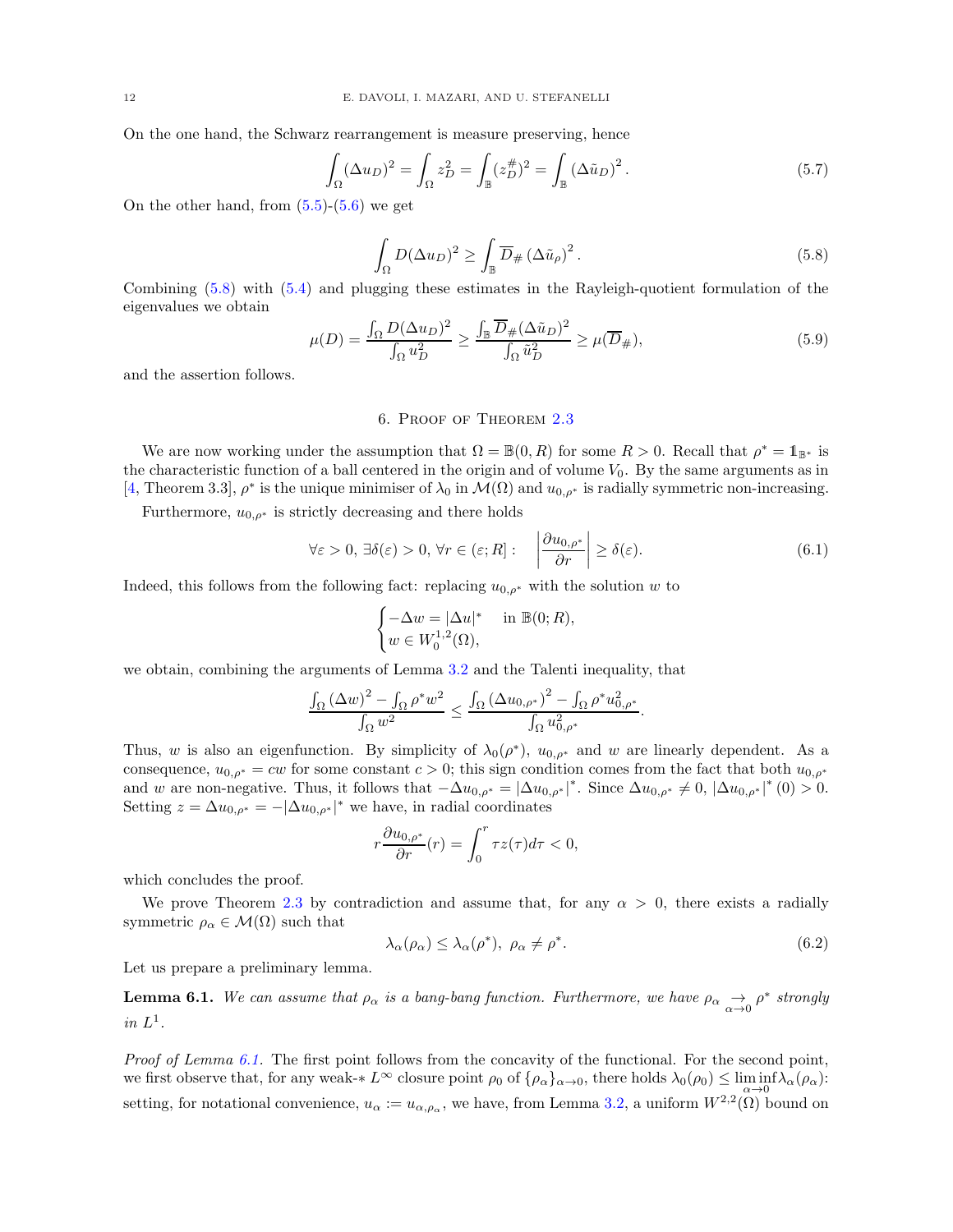this sequence. This allows to pick a weak  $W^{2,2}(\Omega)$  and strong  $L^2(\Omega)$  closure point  $u_0$  of a not relabelled subsequence. By weak lower-semicontinuity of convex functions

$$
\int_{\Omega} (\Delta u_0)^2 \le \liminf_{\alpha \to 0} \int_{\Omega} (1 + \alpha \rho_\alpha) (\Delta u_\alpha)^2,
$$

while

$$
\int_{\Omega} \rho_0 u_0^2 = \lim_{\alpha \to 0} \int_{\Omega} \rho_\alpha u_\alpha^2, \int_{\Omega} u_0^2 = 1.
$$

From the variational formulation [\(2.8\)](#page-3-1) of  $\lambda_0(\rho_0)$ , we obtain the conclusion. Let us then observe that for any fixed  $\rho \in \mathcal{M}(\Omega)$  (in particular for  $\rho = \rho^*$ ), there holds  $\lambda_0(\rho) = \lim_{\alpha \to 0} \lambda_\alpha(\rho)$ . Passing to the limit in the inequality  $\lambda_{\alpha}(\rho_{\alpha}) \leq \lambda_{\alpha}(\rho^*)$  we obtain  $\lambda_0(\rho_0) \leq \lambda_0(\rho^*)$ . Since  $\rho^*$  is the unique minimiser of  $\lambda_0$  we have  $\rho_0 = \rho^*$ . As  $\rho^*$  is an extreme point of  $\mathcal{M}(\Omega)$ , from [\[16,](#page-14-17) Proposition 2.1] this convergence is strong in  $L^1$ .

Henceforth, we can hence assume that the sequence  $\{\rho_\alpha\}_{\alpha\to 0}$  fulfilling [\(6.2\)](#page-11-3) consists of bang-bang functions. We use this information to proceed with the proof, which rests upon fine properties of the switch function. We need to use one of the core idea of  $H$ -convergence to make sure this function is regular enough. Let us explain why some concepts from homogenisation are needed: if we consider the map  $D \mapsto \lambda_\alpha(D)$  and if we define  $u_{\alpha,\rho}$  as the eigenfunction associated with  $\lambda_\alpha(\rho)$ , the simplicity of the eigenvalue ( Lemma 3.2) ensures that  $\rho \mapsto (\lambda_\alpha(\rho), u_{\alpha,\rho})$  is Gâteaux-differentiable. Furthermore, for any  $\rho \in \mathcal{M}(\mathbb{B}(0,R))$  and any admissible perturbation h at  $\rho$  (i.e a function h such that, for every  $\varepsilon > 0$  small enough  $\rho + \varepsilon h \in \mathcal{M}(\mathbb{B}(0,R))$ , the Gâteaux-derivatives  $u_{\alpha,\rho}$  and  $\dot{\lambda}_{\alpha}(\rho)$  (we omit the dependency on h for notational convenience) solve

$$
\begin{cases}\n\Delta\left((1+\alpha\rho)\Delta\dot{u}_{\alpha,\rho}\right)+\alpha\Delta\left(h\Delta u_{\alpha,\rho}\right)=(\lambda_{\alpha,\rho}+\rho)\,\dot{u}_{\alpha\rho}+\left(\dot{\lambda}_{\alpha,\rho}+h\right)u_{\alpha,\rho}\,\,\text{in }\mathbb{B}(0,R),\\
\dot{u}_{\alpha,\rho}=\Delta\dot{u}_{\alpha,\rho}=0\,\,\text{on }\partial\mathbb{B}(0,R),\\
\int_{\mathbb{B}(0,R)}u_{\alpha,\rho}\dot{u}_{\alpha,\rho}=0.\n\end{cases}\n\tag{6.3}
$$

Multiplying the equation by  $u_{\alpha,\rho}$ , integrating by parts, and using the equation [\(2.9\)](#page-3-2) on  $u_{\alpha,\rho}$  we obtain the following expression for  $\dot{\lambda}_{\alpha}(\rho)$ :

$$
\dot{\lambda}_{\alpha}(\rho) = \int_{\mathbb{B}(0,R)} h\left\{\alpha \left(\Delta u_{\alpha,\rho}\right)^2 - u_{\alpha,\rho}^2\right\}.
$$
\n(6.4)

This leads to defining the switch function associated with the problem as

<span id="page-12-0"></span>
$$
U_{\alpha,\rho} := \alpha \left(\Delta u_{\alpha,\rho}\right)^2 - u_{\alpha,\rho}^2. \tag{6.5}
$$

In other words, with this approach, we have  $\dot{\lambda}_{\alpha}(\rho) = \int_{\mathbb{B}(0,R)} U_{\alpha,\rho} h$ . Ideally, we would use Lemma [6.1](#page-11-2) to approximate  $U_{\alpha,\rho}$  by  $U_{0,\rho^*}$  in the  $\mathscr{C}^1$  norm. However, since  $\Delta u_{\alpha,\rho}$  is merely  $L^{\infty}$ ,  $U_{\alpha,\rho}$  is not regular enough. To overcome this problem, we rely on some general ideas borrowed from  $H$ -convergence and homogenisation theory [\[1,](#page-14-15) [29\]](#page-15-3). We introduce, for any  $\rho \in \mathcal{M}(\mathbb{B}(0,R))$ , the harmonic mean  $\mathscr{J}(\rho)$  of  $1 + \alpha \rho$ , defined as

$$
\mathscr{J}_{-}(\rho) := \frac{1+\alpha}{1+\alpha(1-\rho)}.\tag{6.6}
$$

We define an auxiliary eigenvalue  $\Lambda_{\alpha}(\rho)$  as follows:

$$
\Lambda_{\alpha}(\rho) := \min_{u \in W^{2,2}(\mathbb{B}(0,R)) \cap W_0^{1,2}(\mathbb{B}(0,R))} \frac{\int_{\mathbb{B}(0,R)} \mathcal{J}_{-}(\rho)(\Delta u)^2 - \int_{\mathbb{B}(0,R)} \rho u^2}{\int_{\mathbb{B}(0,R)} u^2}.
$$
\n(6.7)

From this variational formulation, since  $\rho \mapsto \mathscr{J}_-(\rho)$  is concave, we have that  $\rho \mapsto \Lambda_\alpha(\rho)$  is concave too. If  $\rho$  is a bang-bang function, that is, if  $\rho = 1_E$  for some measurable subset E, then  $\mathscr{J}-(\rho) = 1 + \alpha \rho$  so that

For any bang-bang 
$$
\rho
$$
 one has that  $\lambda_{\alpha}(\rho) = \Lambda_{\alpha}(\rho)$ . (6.8)

Hence for all  $\alpha > 0$ , we have that

$$
\lambda_{\alpha}(\rho_{\alpha}) = \Lambda_{\alpha}(\rho_{\alpha})
$$
 and  $\lambda_{\alpha}(\rho^*) = \Lambda_{\alpha}(\rho^*).$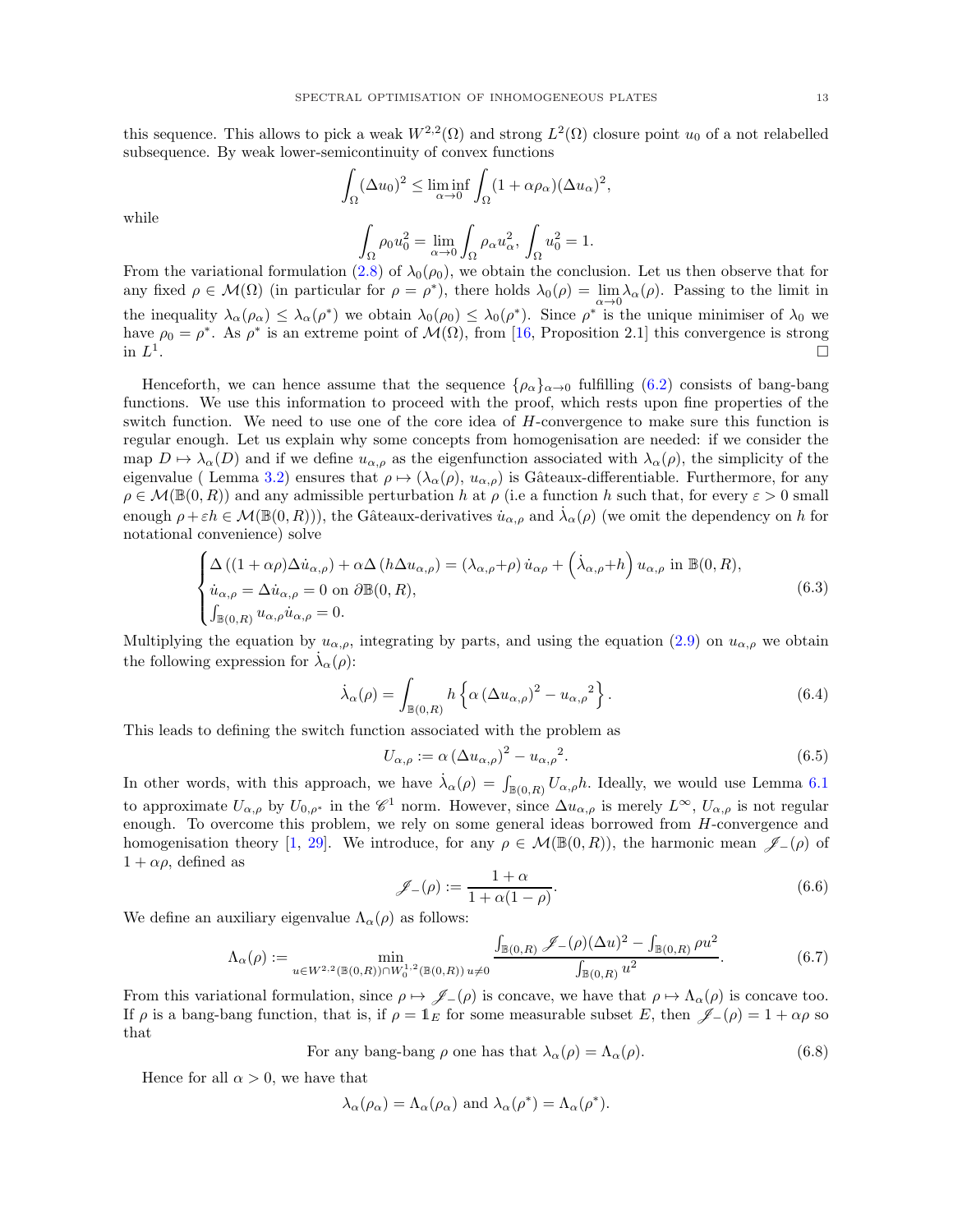To see why this allows to overcome the aforementioned regularity issues, let us compute the Gâteauxderivative of the map  $\rho \mapsto \Lambda_\alpha(\rho)$ . Let us define  $v_{\alpha,\rho}$  to be the eigenfunction associated with  $\Lambda_\alpha(\rho)$ . This can be chosen positive and normalized in  $L^2$ . In particular,  $v_{\alpha,\rho}$  solves

<span id="page-13-1"></span>
$$
\begin{cases}\n\Delta \left( \mathcal{J}_{-}(\rho) \Delta v_{\alpha,\rho} \right) = \Lambda_{\alpha}(\rho) v_{\alpha,\rho} + \rho v_{\alpha,\rho} \text{ in } \mathbb{B}(0, R), \\
v_{\alpha,\rho} = \Delta v_{\alpha,\rho} = 0 \text{ on } \partial \mathbb{B}(0, R), \\
\int_{\mathbb{B}(0,R)} v_{\alpha,\rho}^2 = 1, \ v_{\alpha,\rho} \ge 0.\n\end{cases}
$$
\n(6.9)

From the same arguments as in Lemma 3.2,  $\Lambda_{\alpha}(\rho)$  is a simple eigenvalue, and so the map  $\rho \mapsto (\Lambda_{\alpha}(\rho), v_{\alpha,\rho})$ is Gâteaux-differentiable and, for  $\rho \in \mathcal{M}(\mathbb{B}(0,R))$  and an admissible perturbation h at  $\rho$ , if we denote with a dot the Gâteaux-differentiated quantities, the couple  $(\dot{\Lambda}_{\alpha}(\rho), \dot{v}_{\alpha,\rho})$  solves

<span id="page-13-0"></span>
$$
\begin{cases}\n\Delta \left( \mathcal{J}_{-}(\rho) \Delta \dot{v}_{\alpha,\rho} \right) + \frac{\alpha}{1+\alpha} \Delta \left( h \mathcal{J}_{-}(\rho)^2 \Delta v_{\alpha,\rho} \right) = & \left( \Lambda_{\alpha}(\rho) + \rho \right) \dot{v}_{\alpha,\rho} \\
+ \dot{\Lambda}_{\alpha}(\rho) v_{\alpha,\rho} + h v_{\alpha,\rho} & \text{in } \mathbb{B}(0, R), \\
\dot{v}_{\alpha,\rho} = \Delta \dot{v}_{\alpha,\rho} = 0 & \text{on } \partial \mathbb{B}(0, R), \\
\int_{\mathbb{B}(0,R)} \dot{v}_{\alpha,\rho} v_{\alpha,\rho} = 0.\n\end{cases} \tag{6.10}
$$

This equation has a unique solution by the Fredholm alternative. Multiplying the first equation in [\(6.10\)](#page-13-0) by  $v_{\alpha,\rho}$ , integrating by part and using [\(6.9\)](#page-13-1) yields

$$
\dot{\Lambda}_{\alpha}(\rho) = \int_{\mathbb{B}(0,R)} h \left\{ \frac{\alpha}{1+\alpha} \mathcal{J}_{-}(\rho)^2 (\Delta v_{\alpha,\rho})^2 - v_{\alpha,\rho}^2 \right\}.
$$
\n(6.11)

The new switch function

$$
\psi_{\alpha,\rho} := \frac{\alpha}{1+\alpha} \mathcal{J}_-(\rho)^2 (\Delta v_{\alpha,\rho})^2 - v_{\alpha,\rho}^2 \tag{6.12}
$$

is now more regular, since the function  $\mathscr{J}_-(\rho)\Delta v_{\alpha,\rho}$  is itself the solution of an elliptic problem. Let us now consider the two bang-bang-densities  $\rho_{\alpha}, \rho^* \in \mathcal{M}(\mathbb{B}(0,R))$ . Instead of considering the path  $t \mapsto \lambda_\alpha(\rho_\alpha+t(\rho^*-\rho_\alpha))$ , which would lead to the irregular switch function  $(6.5)$ , we set  $\rho_t := \rho_\alpha+t(\rho^*-\rho_\alpha)$ and we consider the path

$$
f_{\alpha}: t \mapsto \Lambda_{\alpha}(\rho_t). \tag{6.13}
$$

For  $t \in [0, 1]$ , let us define  $v_t$  to be the eigenfunction associated with  $\Lambda_{\alpha}(\rho^* + t(\rho_{\alpha} - \rho^*))$  and

$$
\Psi_t := \frac{\alpha}{1+\alpha} \mathcal{J}_-(\rho_t)^2 (\Delta v_t)^2 - v_t^2 \tag{6.14}
$$

By Lemma [6.1](#page-11-2) and by the mean value Theorem, we write

$$
\lambda_{\alpha}(\rho^*) - \lambda_{\alpha}(\rho_{\alpha}) = \Lambda_{\alpha}(\rho^*) - \Lambda_{\alpha}(\rho_{\alpha}) = \int_{\mathbb{B}(0,R)} \Psi_t(\rho^* - \rho_{\alpha})
$$
\n(6.15)

for some  $t = t(\alpha) \in [0, 1]$ . From Lemma [6.1,](#page-11-2) we know that  $\rho_{t(\alpha)} \underset{\alpha \to 0}{\to} \rho^*$  strongly in  $L^1(\mathbb{B}(0, R))$ . From standard elliptic regularity, there exists a constant  $M > 0$  such that  $\|\mathscr{J}_-(\rho_{t(\alpha)})\Delta v_{t(\alpha)}\|_{C^1(\mathbb{B}(0,R))} \leq M$ . Again from elliptic regularity, we also have that  $v_{t(\alpha)} \underset{\alpha \to 0}{\to} u_{0,\rho^*}$  in  $\mathscr{C}^1$ . Hence,  $\Psi_{t(\alpha)} \underset{\alpha \to 0}{\to} -u_{0,\rho^*}^2$  in  $\mathscr{C}^1$ . Since  $\Psi_{t(\alpha)}$  is radial, the strict monotonicity [\(6.1\)](#page-11-4) implies that  $\rho^*$  is the unique solution of

$$
\inf_{\rho \in \mathcal{M}(\mathbb{B}(0,R))} \int_{\mathbb{B}(0,R)} \Psi_{t(\alpha)} \rho \tag{6.16}
$$

for  $\alpha > 0$  small enough. Indeed, from [\(6.1\)](#page-11-4) and the  $\mathscr{C}^1$  convergence of  $\{\Psi_{t(\alpha)}\}_{\alpha \to 0}$  to  $-u_{0,\rho^*}^2$ , for  $\alpha > 0$ small enough,  $\mathbb{B}^*$  is the unique level set of  $\Psi_{t(\alpha)}$  of volume  $\rho_0$ .

Hence,  $\int_{\mathbb{B}(0,R)} \Psi_{t(\alpha)}(\rho_\alpha - \rho^*) \geq 0$ , which in turn implies that  $\Lambda_\alpha(\rho^*) - \Lambda_\alpha(\rho_\alpha) \leq 0$ . By Lemma [6.1,](#page-11-2) this leads to contradicting [\(6.2\)](#page-11-3) and concludes the proof of the theorem.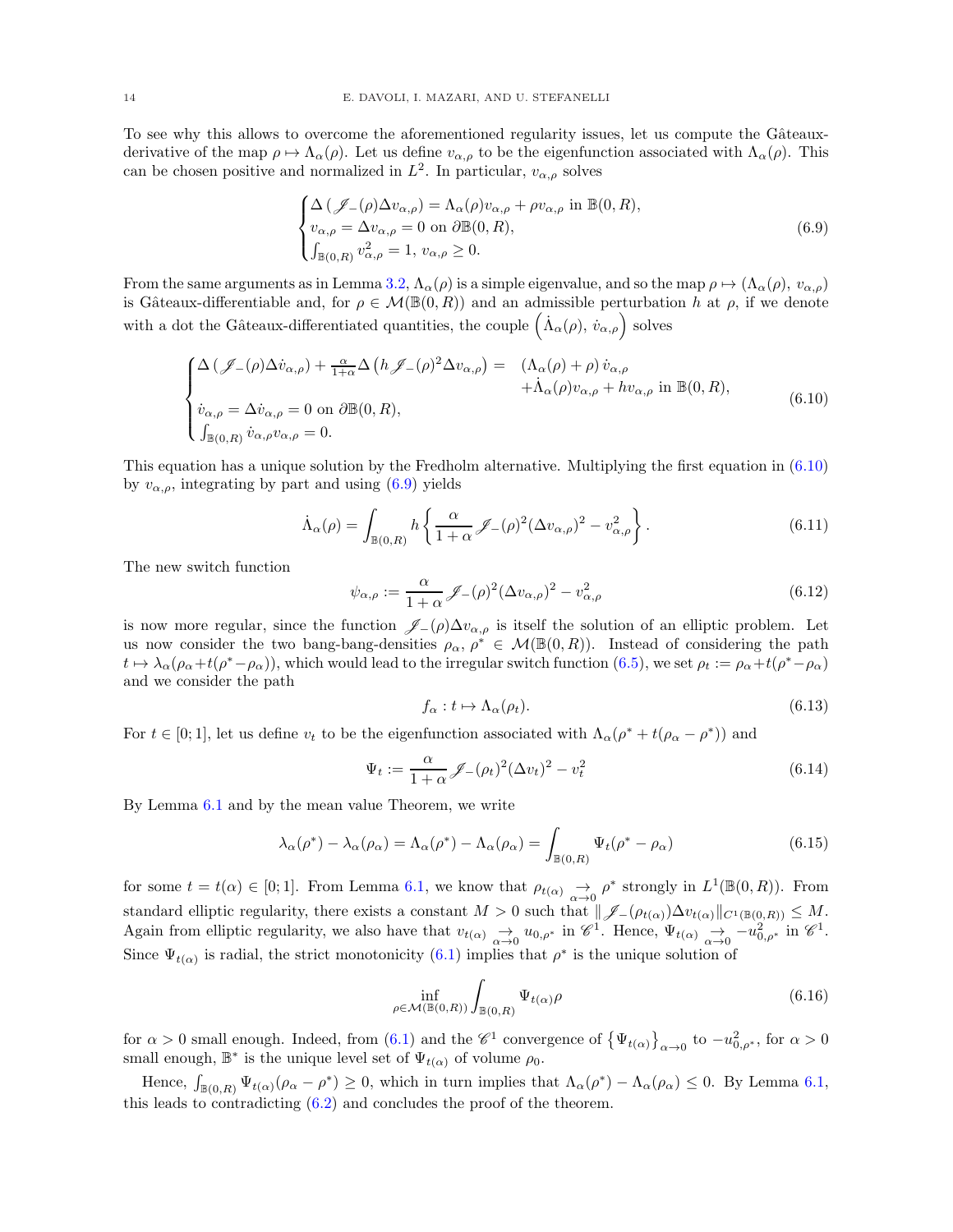### 7. Conclusion

<span id="page-14-14"></span>In this article, we have studied several theoretical aspects related with the spectral optimisation of inhomogeneous plates. It is worth underlining that the existence result, Theorem [2.1,](#page-2-0) is in sharp contrast with other results in the context of the optimisation of two-phase problems.

Note moreover that the stationarity of minimisers of  $\lambda_{\alpha}$ , as  $\alpha \to 0^+$  is proved with respect to radial competitors only. We believe that the case of not radially symmetric competitors is presently out of reach, given the available rearrangement tools. In fact, Theorem [2.2](#page-3-0) indicates that the correct rearrangement when handling thickness optimisation is expected to be the *increasing* rearrangement, whereas previous results [\[4\]](#page-14-1) point to the fact that optimisation with respect to the density should rather involve the decreasing rearrangement.

### **ACKNOWLEDGMENTS**

E. Davoli has been partially supported by the Austrian Science Funds (FWF) grants V662, I4052, Y1292, and F65, as well as by the OeAD-WTZ project CZ04/2019. I. Mazari acknowledges support of the FWF grants I4052 and F65. U. Stefanelli acknowledges support of the FWF grants I4354, F65, I5149, and P 32788, and by the OeAD-WTZ project CZ 01/2021.

### **REFERENCES**

- <span id="page-14-15"></span>[1] G. Allaire, Shape Optimization by the Homogenization Method, Springer New York, 2002, <https://doi.org/10.1007/978-1-4684-9286-6>.
- <span id="page-14-12"></span>[2] A. ALVINO, G. TROMBETTI, AND P.-L. LIONS, On optimization problems with prescribed rearrangements, Nonlinear Anal., [https://doi.org/10.1016/0362-546x\(89\)90043-6](https://doi.org/10.1016/0362-546x(89)90043-6).
- <span id="page-14-0"></span>[3] C. ANEDDA, *Maximization and minimization in problems involving the bi-laplacian*, Ann. di Mat. Pura ed Appl., 190  $(2010)$ , pp. 145–156, <https://doi.org/10.1007/s10231-010-0142-5>.
- <span id="page-14-1"></span>[4] C. ANEDDA, F. CUCCU, AND G. PORRU, Minimization of the first eigenvalue in problems involving the bi-laplacian, Revista de Matemática: Teoría y Aplicaciones, 16 (2009), pp. 127-136.
- <span id="page-14-18"></span>[5] C. BANDLE, Isoperimetric Inequalities and Applications, Monographs and studies in mathematics, Pitman, 1980, <https://books.google.at/books?id=I0vvAAAAMAAJ>.
- <span id="page-14-2"></span>[6] E. BERCHIO AND A. FALOCCHI, About symmetry in partially hinged composite plates, Appl. Math. Optim., (2020), to appear. <https://doi.org/10.1007/s00245-020-09722-y>.
- <span id="page-14-16"></span>[7] E. BERCHIO, F. GAZZOLA, AND E. MITIDIERI, Positivity preserving property for a class of biharmonic elliptic problems, J. Differential Equations, 229 (2006), pp. 1–23, <https://doi.org/10.1016/j.jde.2006.04.003>.
- <span id="page-14-3"></span>[8] D. BUCUR AND F. GAZZOLA, The first biharmonic steklov eigenvalue: Positivity preserving and shape optimization, Milan J. Math., 79 (2011), pp. 247–258, <https://doi.org/10.1007/s00032-011-0143-x>.
- <span id="page-14-4"></span>[9] D. Buoso and P. Freitas, Extremal eigenvalues of the Dirichlet biharmonic operator on rectangles, Proc. Amer. Math. Soc., 148 (2020), pp. 1109–1120, <https://doi.org/10.1090/proc/14792>.
- <span id="page-14-5"></span>[10] D. BUOSO AND P. D. LAMBERTI, Shape deformation for vibrating hinged plates, Math. Methods Appl. Sci., 37 (2013), pp. 237–244, <https://doi.org/10.1002/mma.2858>.
- <span id="page-14-6"></span>[11] D. Buoso and L. Provenzano, A few shape optimization results for a biharmonic steklov problem, J. Differential Equations, 259 (2015), pp. 1778–1818, <https://doi.org/10.1016/j.jde.2015.03.013>.
- <span id="page-14-11"></span>[12] J. CASADO-DÍAZ, A characterization result for the existence of a two-phase material minimizing the first eigenvalue, Ann. Inst. H. Poincaré Anal. Non Linéaire, 34 (2017), pp. 1215-1226. <https://doi.org/10.1016/j.anihpc.2016.09.006>.
- <span id="page-14-10"></span>[13] S. CHANILLO, D. GRIESER, M. IMAI, K. KURATA, AND I. OHNISHI, Symmetry breaking and other phenomena in the optimization of eigenvalues for composite membranes, Comm. Math. Phys., 214 (2000), pp. 315–337, <https://doi.org/10.1007/pl00005534>.
- <span id="page-14-7"></span>[14] F. COLASUONNO AND E. VECCHI, Symmetry in the composite plate problem, Commun. Contemp. Math., 21 (2019), p. 1850019, <https://doi.org/10.1142/s0219199718500190>.
- <span id="page-14-13"></span>[15] C. CONCA, R. MAHADEVAN, AND L. SANZ, An extremal eigenvalue problem for a two-phase conductor in a ball, Appl. Math. Optim., 60 (2008), pp. 173–184, <https://doi.org/10.1007/s00245-008-9061-x>.
- <span id="page-14-17"></span>[16] A. HENROT AND M. PIERRE, Shape Variation and Optimization, European Mathematical Society Publishing House, 2018, <https://doi.org/10.4171/178>.
- <span id="page-14-9"></span>[17] B. JADAMBA, R. KAHLER, A. A. KHAN, F. RACITI, AND B. WINKLER, Identification of flexural rigidity in a kirchhoff plates model using a convex objective and continuous newton method, Math. Probl. Eng., 2015 (2015), pp. 1–11, <https://doi.org/10.1155/2015/290301>.
- <span id="page-14-8"></span>[18] D. KANG AND C.-Y. KAO, Minimization of inhomogeneous biharmonic eigenvalue problems, Appl. Math. Model., 51 (2017), pp. 587–604, <https://doi.org/10.1016/j.apm.2017.07.015>.